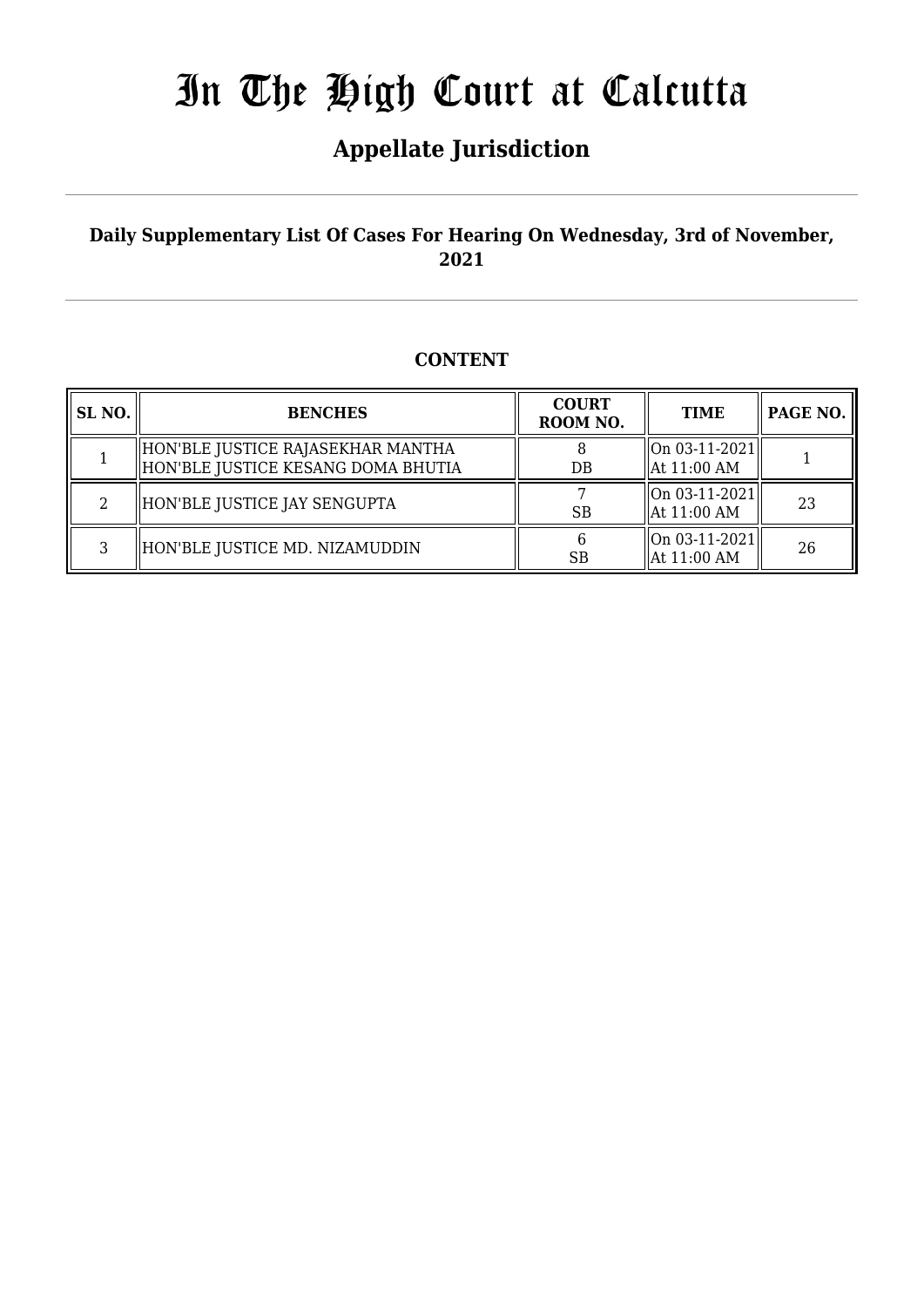

## **Appellate Side**

**DAILY CAUSELIST For Wednesday The 3rd November 2021**

#### **COURT NO. 8**

#### **DIVISION BENCH (DB)**

#### **AT 11:00 AM**

#### **HON'BLE JUSTICE RAJASEKHAR MANTHA HON'BLE JUSTICE KESANG DOMA BHUTIA**

#### **(VIA VIDEO CONFERENCE) (VACATION BENCH)**

#### **TO BE MENTIONED**

| $\mathbf{1}$   | CRM/11668/2019<br>(RELAXATION OF<br>CONDITION OF<br>BAIL) | SAGNIK DEY @ SAGNIN DEY<br>VS<br>STATE OF WEST BENGAL                                    | <b>AVISHEK BANERJEE</b>                  |
|----------------|-----------------------------------------------------------|------------------------------------------------------------------------------------------|------------------------------------------|
|                | IA NO: CRAN/2/2021                                        |                                                                                          |                                          |
| $\overline{2}$ | WP.ST/93/2021                                             | <b>GOBINDA BISWAS AND ORS</b><br><b>VS</b><br>THE STATE OF WEST BENGAL<br><b>AND ORS</b> | <b>GOPAL DAS</b>                         |
| 3              | MAT/177/2021<br><b>[EXTN. OF INTERIM OTHERS</b><br>ORDER] | <b>MANAB PANDEY AND</b><br><b>VS</b><br>SHYAMALI BISWAS AND<br><b>OTHERS</b>             | ALI AHSAN ALAMGIR                        |
|                | IA NO: CAN/1/2021, CAN/2/2021                             |                                                                                          |                                          |
|                |                                                           | <b>FOR ORDERS</b>                                                                        |                                          |
| 4              | FMAT/603/2021                                             | <b>SAYANDIP DHAR</b><br><b>VS</b><br>HIMESH CHANDRA AND ORS                              | <b>ARUP NATH</b><br><b>BHATTACHARYYA</b> |
|                | IA NO: CAN/1/2021                                         |                                                                                          |                                          |
|                |                                                           |                                                                                          |                                          |
|                |                                                           | <b>APPLICATION FOR BAIL U/S 439</b>                                                      |                                          |
| 5              | CRM/8672/2020                                             | TUSHAR KANTI SARKAR<br><b>VS</b><br>State of West Bengal                                 | <b>SAMIRUL SARDAR</b>                    |
|                | IA NO: CRAN/1/2021                                        |                                                                                          |                                          |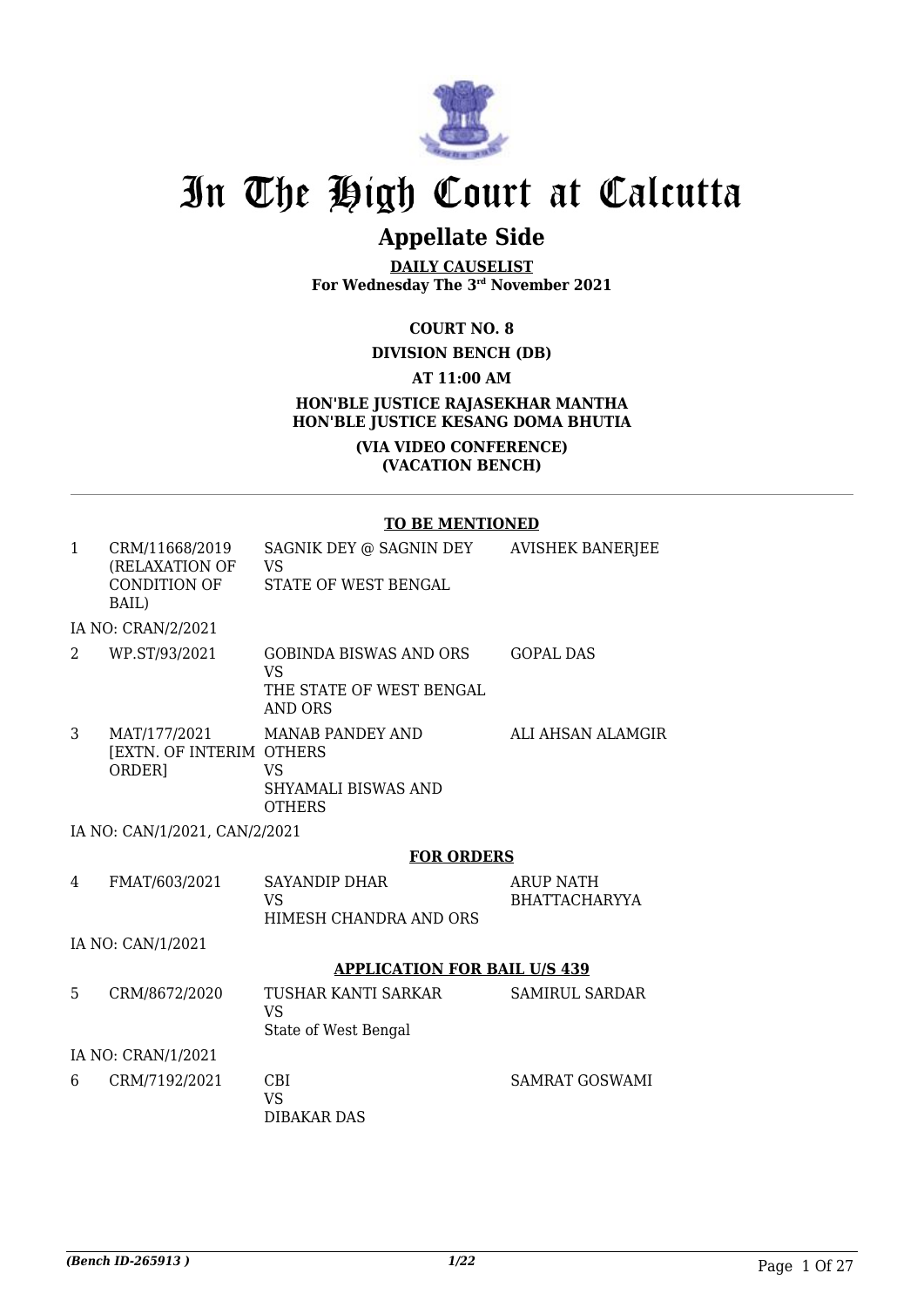| 7  | CRM/6169/2021 | KARTICK RAJBHAR @<br>KARTICK @ BOKUL<br><b>VS</b><br>STATE OF WEST BENGAL                                 | MADHUMITA BASAK                   |
|----|---------------|-----------------------------------------------------------------------------------------------------------|-----------------------------------|
| 8  | CRM/6831/2021 | SK. BABLU @ BABLU SK<br>VS<br>STATE OF WEST BENGAL                                                        | KAUSHIK DEY                       |
| 9  | CRM/6959/2021 | <b>SELIM SK</b><br><b>VS</b><br>STATE OF WEST BENGAL                                                      | MD HAFIZ ALI                      |
| 10 | CRM/6960/2021 | <b>SANJIB DAS</b><br><b>VS</b><br>STATE OF WEST BENGAL                                                    | <b>SUMAN DE</b>                   |
| 11 | CRM/6965/2021 | NAJIR MOMIN @ NAZIR<br><b>MOMIN</b><br><b>VS</b><br>STATE OF WEST BENGAL                                  | MUJIBAR ALI NASKAR                |
| 12 | CRM/6966/2021 | <b>IMRAJ HASAN @ RUBEL SK</b><br><b>VS</b><br>STATE OF WEST BENGAL                                        | SUMAN DE                          |
| 13 | CRM/6972/2021 | SANJAY SARKAR @ SANJOY<br><b>SARKAR</b><br>VS<br>THE STATE OF WEST BENGAL                                 | DEBAYAN GHOSH                     |
| 14 | CRM/6974/2021 | MOSTAKIN SEKH<br><b>VS</b><br>STATE OF WEST BENGAL                                                        | SK TOSLIM ALI                     |
| 15 | CRM/6975/2021 | SENTU SK @ MAHATADIN SK KAUSHIK BISWAS<br><b>AND ANR</b><br><b>VS</b><br>STATE OF WEST BENGAL AND<br>ORS. |                                   |
| 16 | CRM/6978/2021 | MANISH KUMAR RAJAK<br>VS<br>STATE OF WEST BENGAL                                                          | <b>MOHAMMAD</b><br><b>KHAIRUL</b> |
| 17 | CRM/6979/2021 | SK JIAUL @ SK JEYAUL<br>VS<br>STATE OF WEST BENGAL                                                        | SOUPAL CHATTERJEE                 |
| 18 | CRM/6981/2021 | <b>BAPAN SANTRA</b><br>VS<br>STATE OF WEST BENGAL                                                         | <b>SANTANU MAJI</b>               |
| 19 | CRM/6982/2021 | <b>NETAI SINGH</b><br>VS<br>STATE OF WEST BENGAL                                                          | DEBARSHI BRAHMA                   |
| 20 | CRM/6988/2021 | MOHITESH HALDER @ CHOR<br><b>BABU</b><br><b>VS</b><br>STATE OF WEST BENGAL                                | SHASHANKA<br>SHEKHAR SAHA         |
| 21 | CRM/6989/2021 | CHAND @ CHAND MOHAN<br><b>MALAKAR @BISWAS</b><br><b>VS</b><br>STATE OF WEST BENGAL AND<br>ORS.            | <b>KARABI ROY</b>                 |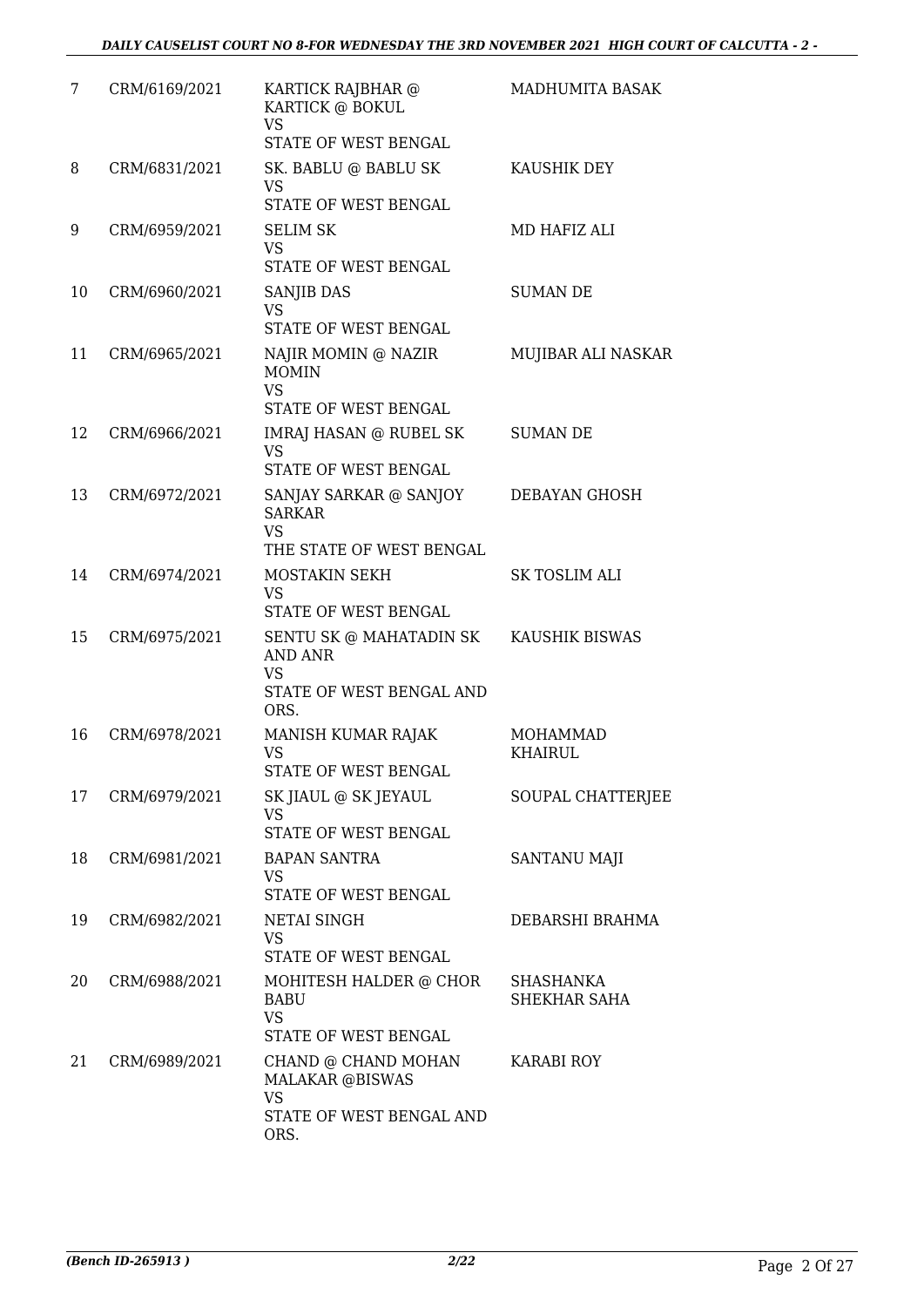| 22 | CRM/6992/2021 | SIRAJUL GAZI @ KHOKAN<br><b>VS</b><br>THE STATE OF WEST BENGAL                 | <b>SHASHANKA</b><br>SHEKHAR SAHA       |
|----|---------------|--------------------------------------------------------------------------------|----------------------------------------|
| 23 | CRM/6995/2021 | RATAN BALA<br>VS<br>STATE OF WEST BENGAL                                       | KAUSTUV SHOME                          |
| 24 | CRM/6997/2021 | MAHABUR RAHAMAN GAZI<br><b>VS</b><br>STATE OF WEST BENGAL                      | SHASHANKA<br>SHEKHAR SAHA              |
| 25 | CRM/6998/2021 | <b>NETAI GAIN</b><br><b>VS</b><br>STATE OF WEST BENGAL                         | MD ABDULLAH GAZI                       |
| 26 | CRM/6999/2021 | PRAHALAD GAIN<br><b>VS</b><br>THE STATE OF WEST BENGAL                         | <b>SHASHANKA</b><br>SHEKHAR SAHA       |
| 27 | CRM/7003/2021 | DILIP BRAHMA ALIAS MONA<br><b>VS</b><br>STATE OF WEST BENGAL                   | MD ABDULLAH GAZI                       |
| 28 | CRM/7004/2021 | <b>SAMIR ROY</b><br><b>VS</b><br>STATE OF WEST BENGAL                          | <b>SHASHANKA</b><br>SHEKHAR SAHA       |
| 29 | CRM/7005/2021 | PRASENJIT DAS<br><b>VS</b><br>STATE OF WEST BENGAL AND<br>ORS.                 | SUPRATIK SANYAL                        |
| 30 | CRM/7007/2021 | ABDUL MANNAN@MANNAN<br>SK<br><b>VS</b><br>STATE OF WEST BENGAL                 | <b>ABDUS SALAM</b>                     |
| 31 | CRM/7008/2021 | BHAIRAB SARKAR AND ANR.<br><b>VS</b><br>STATE OF WEST BENGAL                   | <b>SHASANKA SHEKHAR</b><br><b>SAHA</b> |
| 32 | CRM/7010/2021 | <b>BIJAN NANDI</b><br><b>VS</b><br>STATE OF WEST BENGAL                        | <b>SHASHANKA</b><br>SHEKHAR SAHA       |
| 33 | CRM/7011/2021 | <b>AKTARUL SK</b><br><b>VS</b><br>STATE OF WEST BENGAL                         | <b>ARUSHI RATHORE</b>                  |
| 34 | CRM/7013/2021 | LOKNATH CHOWDHURY<br><b>VS</b><br>STATE OF WEST BENGAL                         | SHASHANKA<br>SHEKHAR SAHA              |
| 35 | CRM/7015/2021 | SAIDULLA ALAIS SAIDUL<br>HALSANAA AND ORS<br><b>VS</b><br>STATE OF WEST BENGAL | <b>RAJ BARMAN</b>                      |
| 36 | CRM/7017/2021 | <b>GANESH PRASAD VERMA</b><br>VS<br>STATE OF WEST BENGAL                       | <b>ARUSHI RATHORE</b>                  |
| 37 | CRM/7018/2021 | RAJU DALAL<br><b>VS</b><br>STATE OF WEST BENGAL                                | SHASHANKA<br>SHEKHAR SAHA              |
| 38 | CRM/7019/2021 | SANDIP PRAMANIK<br><b>VS</b><br>STATE OF WEST BENGAL                           | KAUSTUV SHOME                          |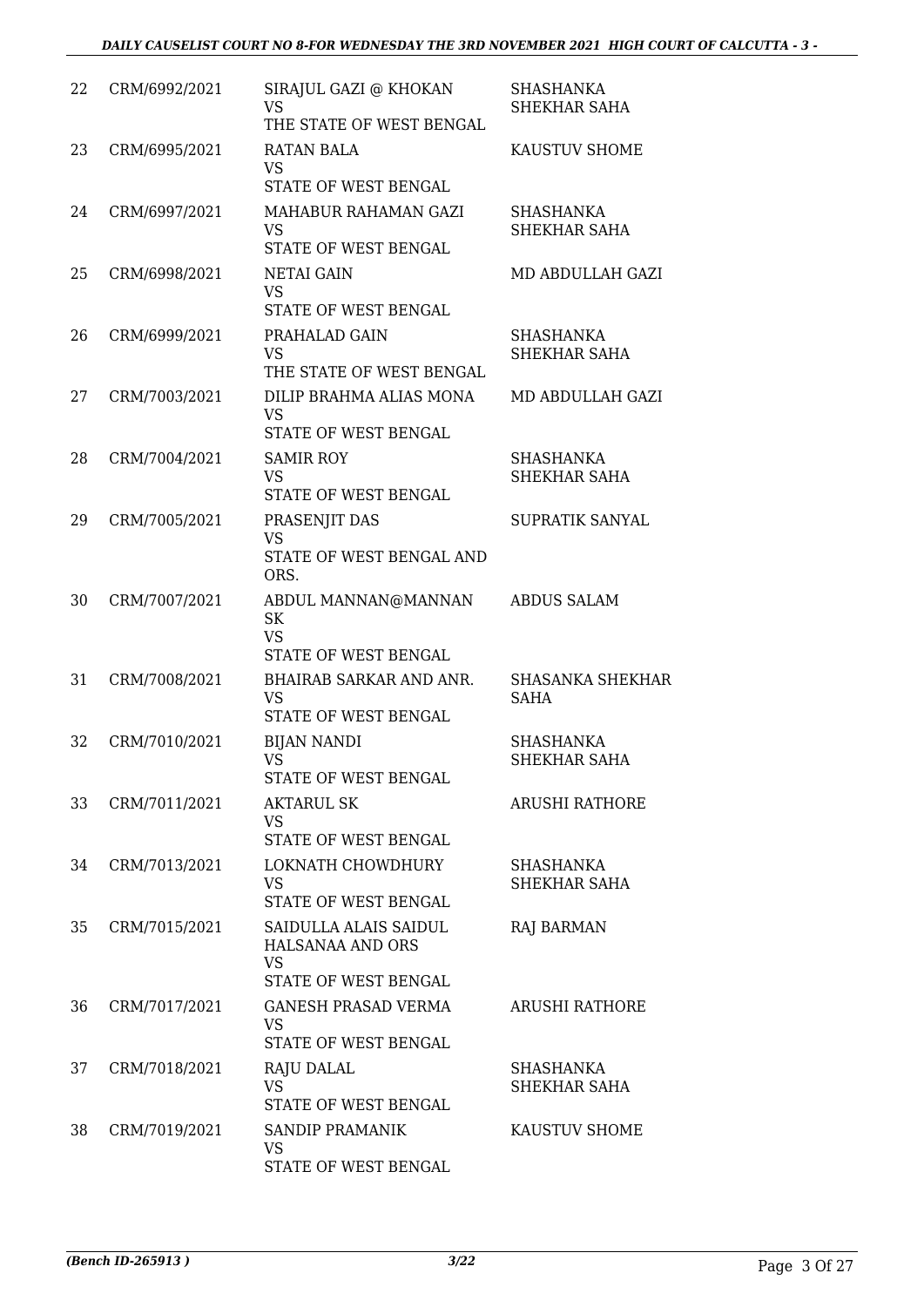| 39 | CRM/7023/2021 | SOMNATH DUTTA<br>VS<br>STATE OF WEST BENGAL                              | <b>SAYAN KANJILAL</b>                  |
|----|---------------|--------------------------------------------------------------------------|----------------------------------------|
| 40 | CRM/7024/2021 | SANTANU BOSE AND<br><b>ANOTHER</b><br><b>VS</b><br>STATE OF WEST BENGAL  | SHASHANKA<br>SHEKHAR SAHA              |
| 41 | CRM/7025/2021 | KABIRUL ISLAM<br><b>VS</b><br>STATE OF WEST BENGAL                       | <b>SHASHANKA</b><br>SHEKHAR SAHA       |
| 42 | CRM/7026/2021 | SHUBHANKAR KUNDU<br><b>VS</b><br>STATE OF WEST BENGAL                    | <b>SHASHANKA</b><br>SHEKHAR SAHA       |
| 43 | CRM/7027/2021 | SEKH MOTABBER @ NADU<br><b>VS</b><br>STATE OF WEST BENGAL                | <b>SHASHANKA</b><br>SHEKHAR SAHA       |
| 44 | CRM/7028/2021 | SIRAJUL HAQUE MONDAL<br><b>VS</b><br>STATE OF WEST BENGAL                | Jeenia Rudra                           |
| 45 | CRM/7029/2021 | MOKKEL @ MAKKEL SK<br><b>VS</b><br>STATE OF WEST BENGAL                  | <b>ARUP KUMAR</b><br><b>MONDAL</b>     |
| 46 | CRM/7030/2021 | <b>BABLU SEIKH</b><br><b>VS</b><br>STATE OF WEST BENGAL                  | SHASHANKA<br>SHEKHAR SAHA              |
| 47 | CRM/7031/2021 | <b>ABDULLA</b><br>SEKH@ABDULLYA@JAHANGIR<br>VS<br>STATE OF WEST BENGAL   | <b>AVINABA PATRA</b>                   |
| 48 | CRM/7032/2021 | PRESENJIT SASMAL<br><b>VS</b><br>STATE OF WEST BENGAL                    | Jeenia Rudra                           |
| 49 | CRM/7033/2021 | SUVENDU PRADHAN AND<br><b>ANR</b><br>VS<br>STATE OF WEST BENGAL          | <b>DEBAPRIYA</b><br><b>MAJUMDER</b>    |
| 50 | CRM/7034/2021 | LIMON MALAKAR AND<br><b>ANOTHER</b><br><b>VS</b><br>STATE OF WEST BENGAL | <b>SHASHANKA</b><br>SHEKHAR SAHA       |
| 51 | CRM/7036/2021 | <b>SK RAJU</b><br><b>VS</b><br>STATE OF WEST BENGAL                      | SUDIP GHOSH<br><b>CHOWDHURY</b>        |
| 52 | CRM/7037/2021 | <b>SEKH JHANTU</b><br><b>VS</b><br>STATE OF WEST BENGAL                  | <b>SHASHANKA</b><br>SHEKHAR SAHA       |
| 53 | CRM/7040/2021 | <b>SOMNATH ROY</b><br><b>VS</b><br>STATE OF WEST BENGAL                  | <b>SUDIP GHOSH</b><br><b>CHOWDHURY</b> |
| 54 | CRM/7042/2021 | <b>SK ASRAF</b><br>VS<br>STATE OF WEST BENGAL                            | ANINDYA GHOSH                          |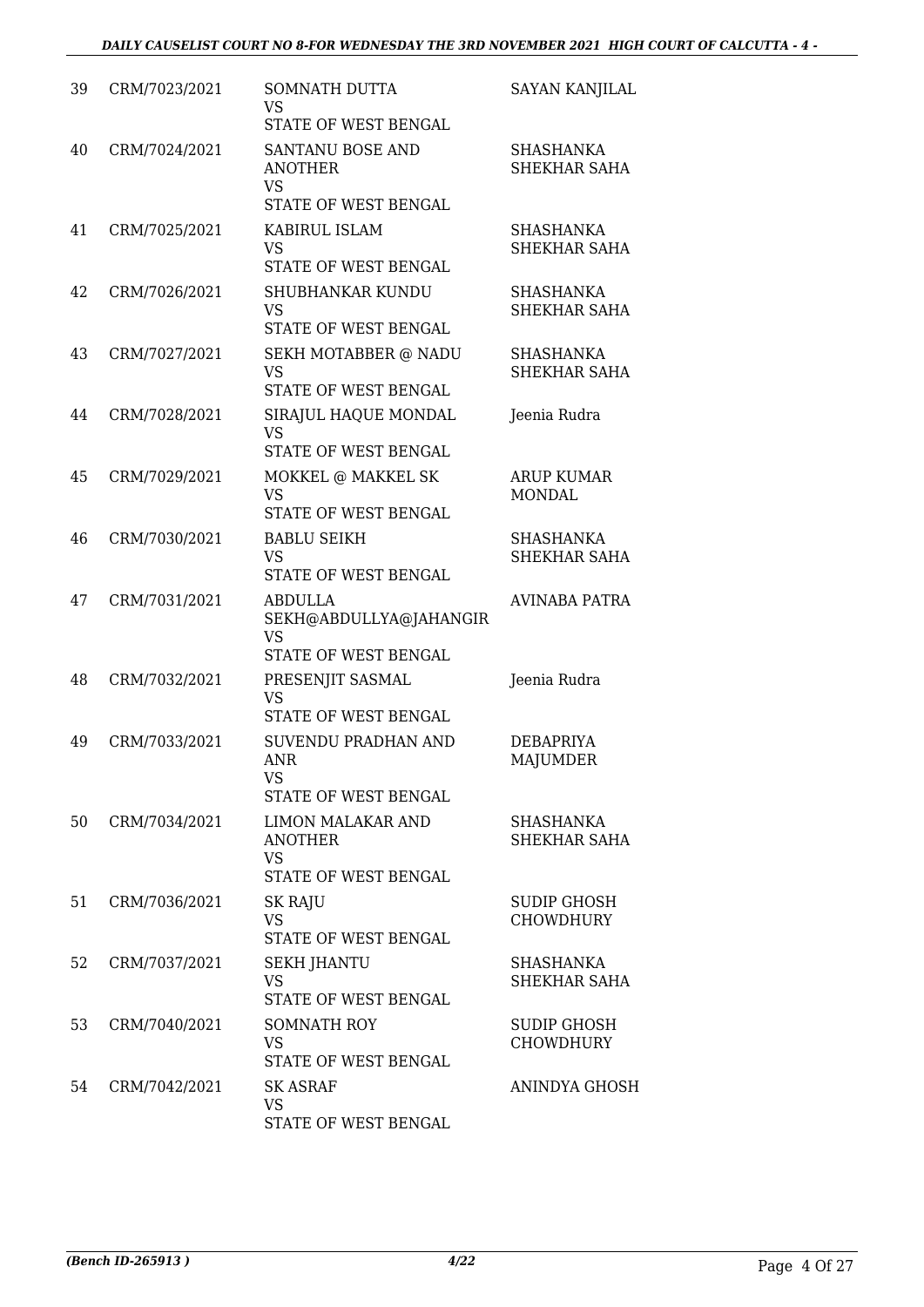| 55 | CRM/7043/2021 | BUYALI KALANDAR ALI AND<br><b>ANR</b><br><b>VS</b><br>STATE OF WEST BENGAL      | SARTHAK BURMAN                          |
|----|---------------|---------------------------------------------------------------------------------|-----------------------------------------|
| 56 | CRM/7044/2021 | JAGIJIBAN RAM RABIDAS<br>VS<br>STATE OF WEST BENGAL                             | Kausik Biswas                           |
| 57 | CRM/7046/2021 | KHATIP MOLLA @ KHATIB<br>MOLLA AND ANOTHER<br><b>VS</b><br>STATE OF WEST BENGAL | <b>SATADRU LAHIRI</b>                   |
| 58 | CRM/7047/2021 | <b>BAIDNATH</b><br>SAHA@BAIDYANATH SAHA<br>VS<br>STATE OF WEST BENGAL           | Shraman Sarkar                          |
| 59 | CRM/7049/2021 | TARIKUL BISWAS ALIAS<br><b>MUNNA</b><br><b>VS</b><br>STATE OF WEST BENGAL       | <b>SUBHAJIT</b><br><b>CHOWDHURY</b>     |
| 60 | CRM/7050/2021 | SK NASIRUL @ SK CHOTTO<br><b>KOCHI</b><br><b>VS</b><br>STATE OF WEST BENGAL     | ANINDYA GHOSH                           |
| 61 | CRM/7051/2021 | SHYAMAPRASAD MUKHERJEE<br><b>VS</b><br>STATE OF WEST BENGAL                     | <b>MANAS KUMAR DAS</b>                  |
| 62 | CRM/7053/2021 | KUSUMUDDIN<br>ALI@KUSUMATDDIN<br><b>VS</b><br>STATE OF WEST BENGAL              | KAZI M RAHAMAN                          |
| 63 | CRM/7054/2021 | IRSAD KHA@KATTU KHA<br><b>VS</b><br>STATE OF WEST BENGAL                        | <b>ABDUR RAKIB</b>                      |
| 64 | CRM/7057/2021 | MANJRISH TRIPATHI<br>VS FOR STRUMP.<br>STATE OF WEST BENGAL                     | <b>SANDIPAN</b><br><b>BHATTACHARYYA</b> |
| 65 | CRM/7058/2021 | RAJESH MANDAL<br>VS.<br>STATE OF WEST BENGAL                                    | ABHINABA DAN                            |
| 66 | CRM/7060/2021 | PRATAP SAHA @ PITU<br><b>VS</b><br>STATE OF WEST BENGAL                         | <b>ANISUR RAHAMAN</b>                   |
| 67 | CRM/7061/2021 | CHANDAN KUMAR MOHANTA<br>VS<br>STATE OF WEST BENGAL                             | SAYAN KANJILAL                          |
| 68 | CRM/7066/2021 | RAM CHANDRA BIND @<br>RAHUL<br><b>VS</b><br>STATE OF WEST BENGAL                | KISHORE KUMAR<br><b>SHAW</b>            |
| 69 | CRM/7067/2021 | <b>BIPLAB DAS @ BAPAN</b><br><b>VS</b><br>STATE OF WEST BENGAL                  | RAMASHIS SINHA                          |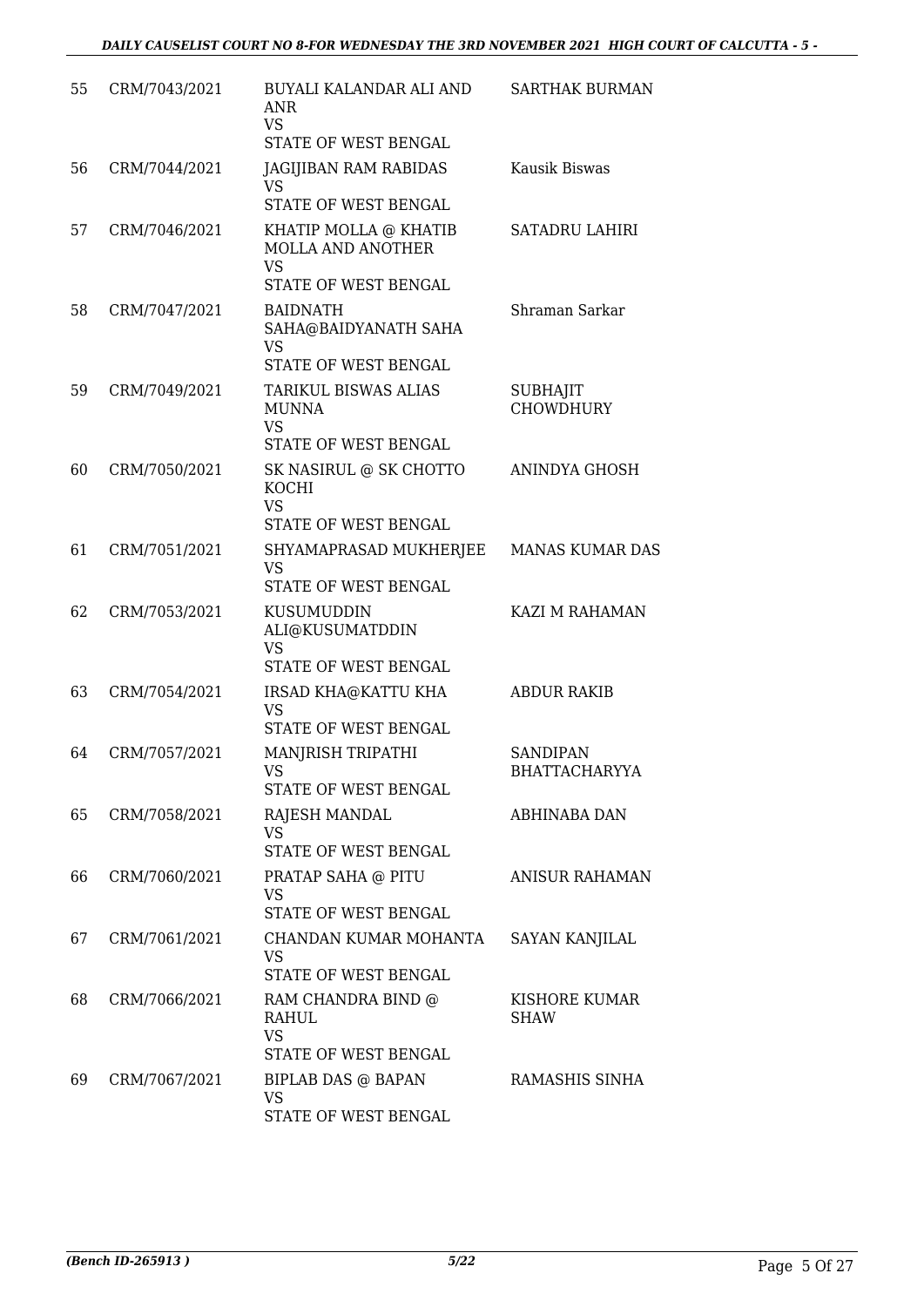| 70 | CRM/7068/2021 | PARTHA CHOWDHURY @<br>PARTHA CHAUDHURY<br>@GHANTA<br>VS                         | TANMOY<br><b>CHOWDHURY</b>              |
|----|---------------|---------------------------------------------------------------------------------|-----------------------------------------|
|    |               | STATE OF WEST BENGAL                                                            |                                         |
| 71 | CRM/7069/2021 | <b>JIARUL SARDAR</b><br>VS<br>STATE OF WEST BENGAL                              | KAMALESH CH. SAHA                       |
| 72 | CRM/7070/2021 | UMESH CHANDRA NATH<br><b>VS</b><br><b>STATE OF WEST BENGAL</b>                  | <b>SOFIA NESAR</b>                      |
| 73 | CRM/7071/2021 | TRIDIP KHAMARU@BABAI<br><b>VS</b><br>STATE OF WEST BENGAL                       | <b>SUMAN DAS</b>                        |
| 74 | CRM/7072/2021 | <b>BISWAJIT PRADHAN</b><br><b>VS</b><br>STATE OF WEST BENGAL                    | <b>SAGNIK MUKHERJEE</b>                 |
| 75 | CRM/7073/2021 | SUMAN BANERJEE @ BHOLA<br><b>VS</b><br>STATE OF WEST BENGAL                     | <b>LITON MAITRA</b>                     |
| 76 | CRM/7075/2021 | OM PRAKASH DAHAL<br><b>VS</b><br>STATE OF WEST BENGAL                           | SOURJYA DAS                             |
| 77 | CRM/7077/2021 | <b>DURGA RANI</b><br>MONDAL@CHAYA<br><b>VS</b><br>STATE OF WEST BENGAL          | <b>ANKUTA DAS</b><br><b>CHAKRABORTY</b> |
| 78 | CRM/7079/2021 | PROHALLAD DAS<br><b>VS</b><br>STATE OF WEST BENGAL                              | KAMALESH CH. SAHA                       |
| 79 | CRM/7081/2021 | ARIF MONDAL @ ARIFN ALI<br><b>MONDAL</b><br><b>VS</b><br>STATE OF WEST BENGAL   | KAMALESH CHANDRA<br><b>SAHA</b>         |
| 80 | CRM/7082/2021 | MD ASLAM ALI DALAI<br>VS<br>STATE OF WEST BENGAL                                | ABHINABA DAN                            |
| 81 | CRM/7086/2021 | SHIBAPRASAD CHOWDHURY<br>AND ANOTHER<br><b>VS</b>                               | SOURAV MUKHERJEE                        |
| 82 | CRM/7087/2021 | STATE OF WEST BENGAL<br><b>BAPI BISWAS</b><br><b>VS</b><br>STATE OF WEST BENGAL | SOURAV MUKHERJEE                        |
| 83 | CRM/7088/2021 | GOURAB BISWAS@BAIDYA<br><b>VS</b><br>STATE OF WEST BENGAL                       | <b>SONALI DAS</b>                       |
| 84 | CRM/7089/2021 | JAGANNATH MONDAL AND<br>ANR<br><b>VS</b>                                        | <b>ASRAF MANDAL</b>                     |
| 85 | CRM/7090/2021 | STATE OF WEST BENGAL<br><b>SUKDEB BARAI</b><br>VS<br>STATE OF WEST BENGAL       | SOURAV MUKHERJEE                        |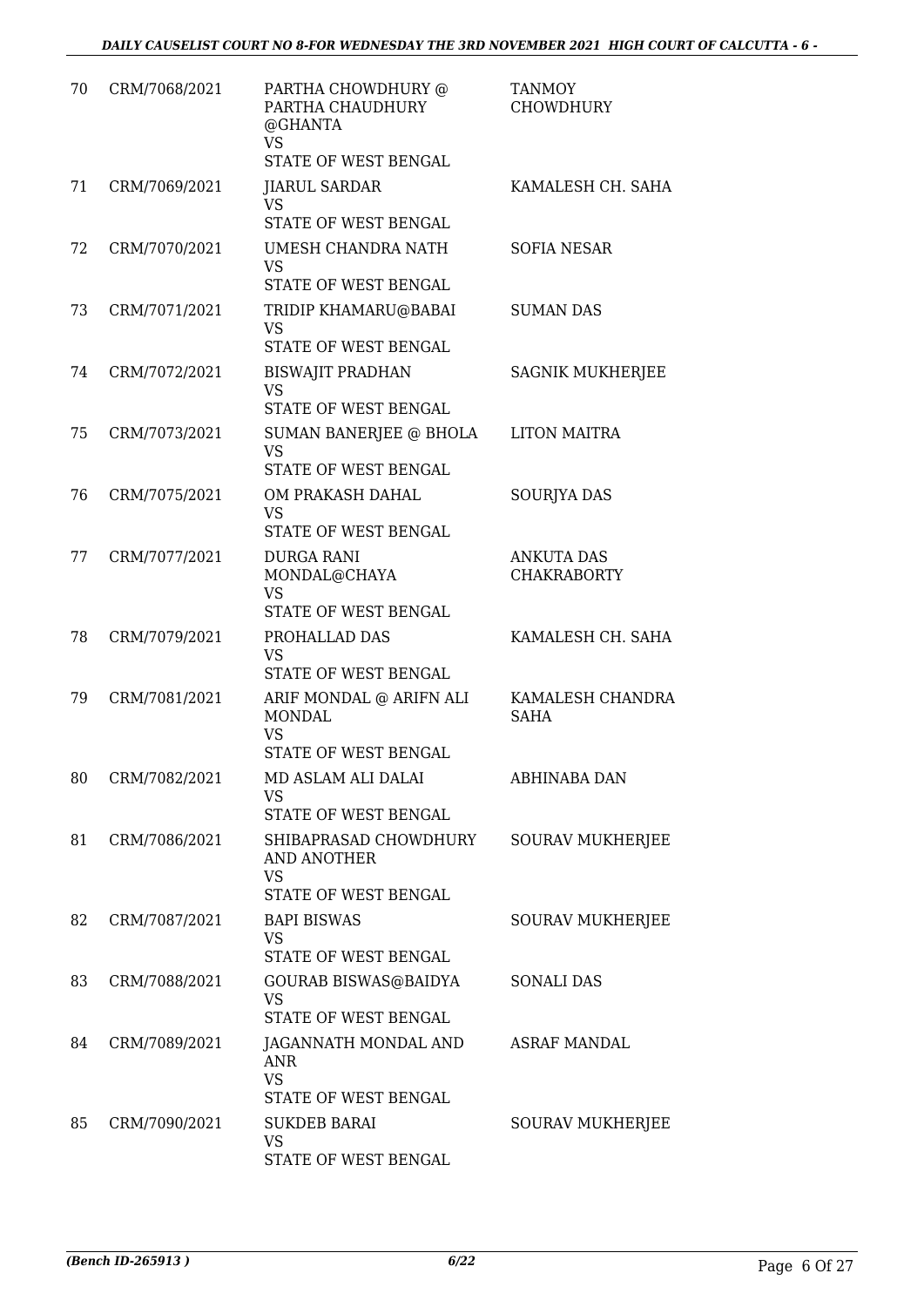| 86 | CRM/7091/2021     | SABUKTAGIN BISWAS<br>VS<br>STATE OF WEST BENGAL                              | Sumanta Das                            |
|----|-------------------|------------------------------------------------------------------------------|----------------------------------------|
| 87 | CRM/7093/2021     | ARABINDA MONDAL AND ANR<br>VS<br><b>STATE OF WEST BENGAL</b>                 | <b>SUDIP GHOSH</b><br><b>CHOWDHURY</b> |
| 88 | CRM/7094/2021     | MUSTAKIN SK @ MUSTA @<br><b>MUSTAFA</b><br><b>VS</b><br>STATE OF WEST BENGAL | SOURAV MUKHERJEE                       |
| 89 | CRM/7095/2021     | RAMESH MAHATO<br>VS<br>STATE OF WEST BENGAL                                  | <b>SUDIP GHOSH</b><br><b>CHOWDHURY</b> |
| 90 | CRM/7096/2021     | ATAI MOLLICK@ATARUL<br>MOLLICK AND ANR.<br><b>VS</b><br>STATE OF WEST BENGAL | Asraf Mandal                           |
| 91 | CRM/7097/2021     | <b>GOLAM MONDAL</b><br><b>VS</b><br>STATE OF WEST BENGAL                     | KAMALESH CH. SAHA                      |
| 92 | CRM/7102/2021     | SOHIDUL SK AND OTHERS<br>VS<br>STATE OF WEST BENGAL                          | <b>SOURAV MUKHERJEE</b>                |
| 93 | CRM/7103/2021     | <b>BUDHADEB PAL @ BUDU</b><br><b>VS</b><br>STATE OF WEST BENGAL              | <b>SOURAV MUKHERJEE</b>                |
| 94 | CRM/7104/2021     | PANGA @ ANDRIYA MONDAL<br><b>VS</b><br>STATE OF WEST BENGAL                  | <b>ASRAF MANDAL</b>                    |
| 95 | CRM/7107/2021     | <b>SARMAD SHAIKH</b><br>VS<br>STATE OF WEST BENGAL                           | <b>ABDUS SALAM</b>                     |
| 96 | CRM/7109/2021     | <b>ARABINDU SARKAR</b><br><b>VS</b><br>STATE OF WEST BENGAL                  | <b>ASRAF MONDAL</b>                    |
| 97 | CRM/7110/2021     | MANGAL KARMAKAR<br><b>VS</b><br>STATE OF WEST BENGAL                         | KAMALESH CHANDRA<br><b>SAHA</b>        |
| 98 | CRM/7114/2021     | HABIBUR RAHMAN @ LALTU<br>VS<br>STATE OF WEST BENGAL                         | KAMALESH CHANDRA<br><b>SAHA</b>        |
| 99 | CRM/7116/2021     | SOURAV DAS AND ANR.<br><b>VS</b><br>STATE OF WEST BENGAL                     | <b>SANANDA</b><br><b>BHATTACHARYYA</b> |
|    | 100 CRM/7117/2021 | BUBAI DALUI<br><b>VS</b><br>STATE OF WEST BENGAL                             | RANJIT SINGH                           |
|    | 101 CRM/7120/2021 | RABI DAS<br><b>VS</b><br>STATE OF WEST BENGAL                                | ARUNAVA GANGULY                        |
|    | 102 CRM/7122/2021 | GUPINATH @ GOPINATH<br><b>BAIRAGYA</b><br><b>VS</b><br>STATE OF WEST BENGAL  | SOURAV MUKHERJEE                       |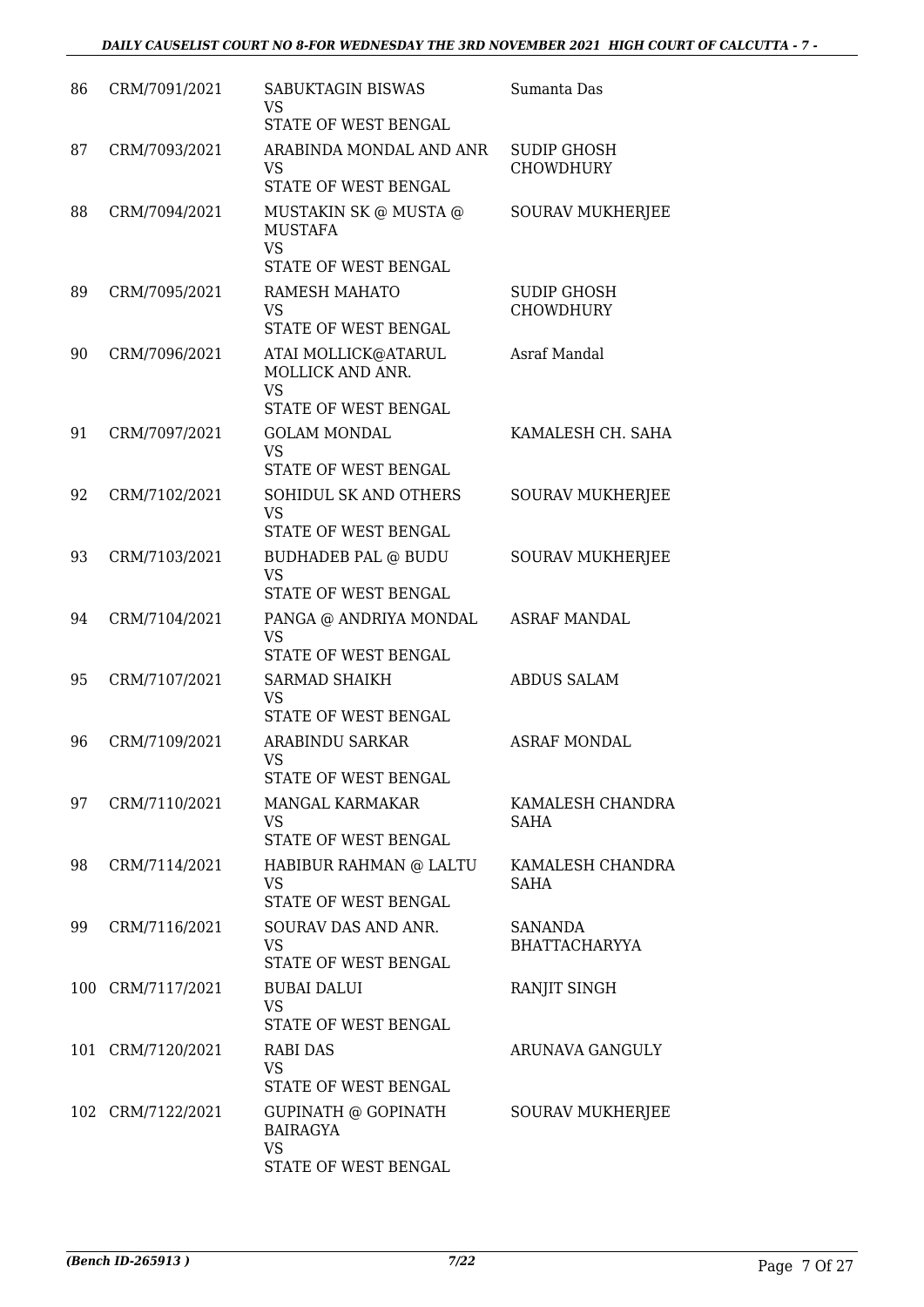| 103 CRM/7127/2021 | <b>SEKH TAUFIK @</b><br>TAUFIKUDDIN<br><b>VS</b><br>STATE OF WEST BENGAL        | NILADRI SEKHAR<br><b>GHOSH</b>         |
|-------------------|---------------------------------------------------------------------------------|----------------------------------------|
| 104 CRM/7129/2021 | RANAJIT BERA<br><b>VS</b><br>STATE OF WEST BENGAL                               | NILADRI GHOSH<br><b>GHOSH</b>          |
| 105 CRM/7132/2021 | MD. NIZAMUDDIN<br>VS<br>STATE OF WEST BENGAL                                    | <b>SUDIP GHOSH</b><br><b>CHOWDHURY</b> |
| 106 CRM/7134/2021 | <b>SWAPAN DAS</b><br>VS.<br>STATE OF WEST BENGAL                                | MUSHARRAF ALAM<br>SK                   |
| 107 CRM/7135/2021 | FIROJ ALAM@FIROJ AND ORS.<br>VS<br>STATE OF WEST BENGAL                         | AMIT ROY                               |
| 108 CRM/7136/2021 | MD REJAUL AND ORS.<br><b>VS</b><br>STATE OF WEST BENGAL                         | <b>AMIT ROY</b>                        |
| 109 CRM/7137/2021 | <b>GOURY HAZRA @ GOURI</b><br><b>HAZRA</b><br><b>VS</b><br>STATE OF WEST BENGAL | <b>SUDIP GHOSH</b><br><b>CHOWDHURY</b> |
| 110 CRM/7139/2021 | BISWANATH BISWAS @<br><b>BISWA</b><br>VS<br>STATE OF WEST BENGAL                | <b>SAYAN KANJILAL</b>                  |
| 111 CRM/7140/2021 | RAHIM MONDAL AND ANR<br><b>VS</b><br>STATE OF WEST BENGAL                       | <b>ASHOK KUMAR</b><br><b>CHOWDHURY</b> |
| 112 CRM/7141/2021 | <b>AMIT RAM</b><br>VS<br>STATE OF WEST BENGAL                                   | <b>SUDIP GHOSH</b><br><b>CHOWDHURY</b> |
| 113 CRM/7142/2021 | ANOWAR HOSSAIN GAZI<br><b>VS</b><br>STATE OF WEST BENGAL                        | <b>ASHOK KUMAR</b><br><b>CHOWDHURY</b> |
| 114 CRM/7143/2021 | AJIBAR LASKAR<br><b>VS</b><br>STATE OF WEST BENGAL                              | <b>MRITYUNJOY</b><br><b>CHATTERJEE</b> |
| 115 CRM/7144/2021 | <b>DHIREN SIKDAR</b><br>VS<br>UNION OF INDIA                                    | <b>ASHOK KUMAR</b><br><b>CHOWDHURY</b> |
| 116 CRM/7146/2021 | SUKBAR ALI<br><b>VS</b><br>STATE OF WEST BENGAL                                 | <b>ARUP KUMAR</b><br><b>BHOWMICK</b>   |
| 117 CRM/7148/2021 | OMAR ALI MONDAL<br>VS<br>STATE OF WEST BENGAL AND<br>ORS.                       | SURREEM NASKAR                         |
| 118 CRM/7149/2021 | <b>AJIT SARDAR</b><br>VS<br>STATE OF WEST BENGAL                                | SAFDAR AZAM                            |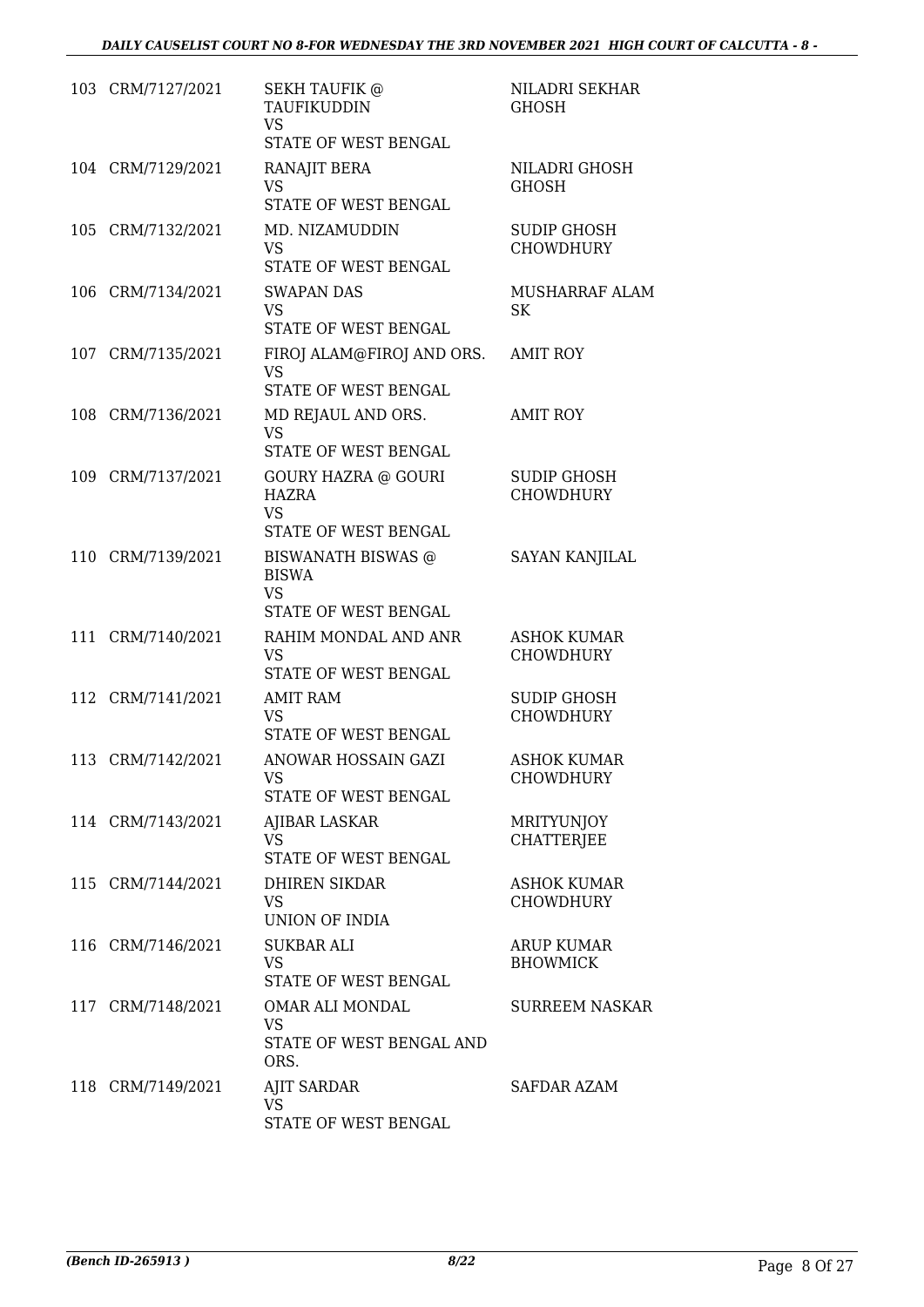| 119 CRM/7150/2021 | NIBENDHU PALODHI                        | <b>SANJIB MITRA</b>                    |
|-------------------|-----------------------------------------|----------------------------------------|
|                   | VS<br>STATE OF WEST BENGAL              |                                        |
| 120 CRM/7151/2021 | <b>SOHAIL KHAN</b>                      | <b>SHASHANKA SEKHAR</b>                |
|                   | <b>VS</b>                               | <b>SAHA</b>                            |
|                   | STATE OF WEST BENGAL                    |                                        |
| 121 CRM/7152/2021 | SAHAJAT SK. @ SAHAJ SK                  | PRABIR MAJUMDER                        |
|                   | <b>VS</b>                               |                                        |
|                   | STATE OF WEST BENGAL AND<br>ORS.        |                                        |
| 122 CRM/7153/2021 | <b>MALEK GAZI</b>                       | SHAHANSA                               |
|                   | <b>VS</b>                               | SHEKKHAR SAHA                          |
|                   | STATE OF WEST BENGAL                    |                                        |
| 123 CRM/7155/2021 | <b>SUBHAS</b>                           | KAUSTAV SHOME                          |
|                   | DAS@PATRA@SUBHASH<br><b>CHANDRA DAS</b> |                                        |
|                   | <b>VS</b>                               |                                        |
|                   | STATE OF WEST BENGAL                    |                                        |
| 124 CRM/7157/2021 | <b>ABODH BISWAS</b>                     | <b>KALYAN KUMAR</b>                    |
|                   | VS                                      | <b>BHATTACHARJEE</b>                   |
|                   | STATE OF WEST BENGAL                    |                                        |
| 125 CRM/7159/2021 | VAIDEHI MAHENSARIA @                    | ANURAG BAGARIA                         |
|                   | <b>MUSKAAN</b><br><b>VS</b>             |                                        |
|                   | STATE OF WEST BENGAL                    |                                        |
| 126 CRM/7160/2021 | VIDUR MAHENSARIA                        | ANURAG BAGARIA                         |
|                   | <b>VS</b>                               |                                        |
|                   | STATE OF WEST BENGAL                    |                                        |
| 127 CRM/7165/2021 | PRASENJIT HAZRA                         | <b>BIMAL SIL</b>                       |
|                   | <b>VS</b><br>STATE OF WEST BENGAL       |                                        |
| 128 CRM/7166/2021 | BAPPA GHOSH @ BARKA                     | AVINABA PATRA                          |
|                   | VS                                      |                                        |
|                   | THE STATE OF WEST BENGAL                |                                        |
| 129 CRM/7167/2021 | MILAN DANDAPATH                         | AMIT RANJAN PATI                       |
|                   | <b>VS</b><br>STATE OF WEST BENGAL       |                                        |
|                   |                                         |                                        |
| 130 CRM/7168/2021 | BHABEN ROY AND ANR.<br><b>VS</b>        | <b>MRITYUNJOY</b><br><b>CHATTERJEE</b> |
|                   | STATE OF WEST BENGAL                    |                                        |
| 131 CRM/7169/2021 | MD SHAHNAWAZ @ MD.                      | AFREEN BEGUM                           |
|                   | SAHENAWAZ                               |                                        |
|                   | <b>VS</b><br>STATE OF WEST BENGAL       |                                        |
| 132 CRM/7170/2021 | <b>GOURI DAS</b>                        | JOY CHAKRABORTY                        |
|                   | <b>VS</b>                               |                                        |
|                   | STATE OF WEST BENGAL AND                |                                        |
|                   | ORS.                                    |                                        |
| 133 CRM/7171/2021 | BAPPA NASKAR AND ANR.                   | MRITYUNJOY                             |
|                   | VS<br>STATE OF WEST BENGAL              | <b>CHATTERJEE</b>                      |
|                   |                                         |                                        |
| 134 CRM/7172/2021 | MIR REJAUL ALI<br><b>VS</b>             | AVINABA PATRA                          |
|                   | THE STATE OF WEST BENGAL                |                                        |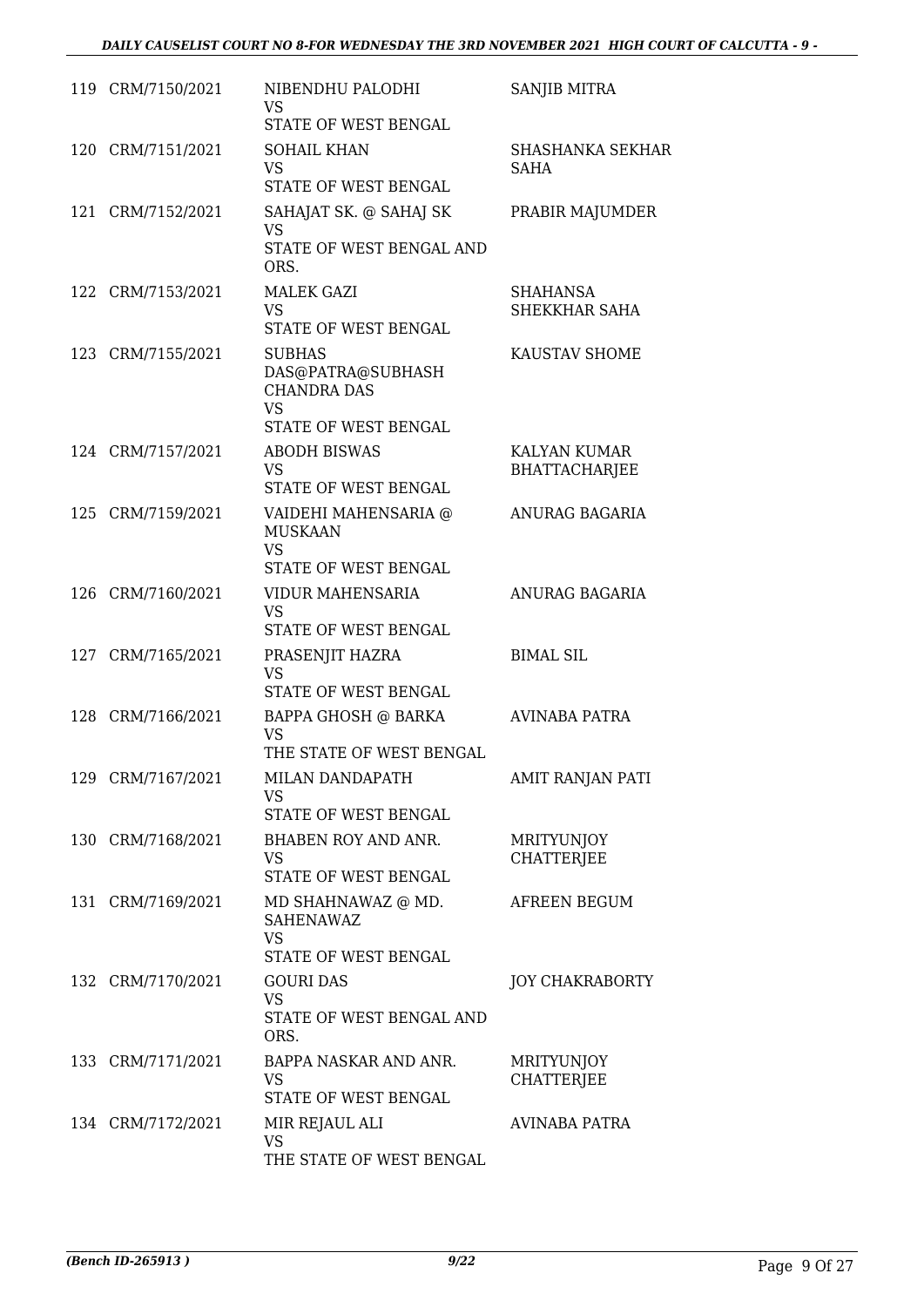| 135 CRM/7173/2021 | SUDEB DAS@SUDEV DAS<br><b>VS</b><br>STATE OF WEST BENGAL                                        | <b>APALAK BASU</b>                    |
|-------------------|-------------------------------------------------------------------------------------------------|---------------------------------------|
| 136 CRM/7174/2021 | SOUMAJIT NANDI<br><b>VS</b><br>STATE OF WEST BENGAL                                             | SAFDAR AZAM                           |
| 137 CRM/7175/2021 | MAHAMMAD ALI @ MD. ALI<br>VS<br>THE STATE OF WEST BENGAL                                        | SONALI DAS                            |
| 138 CRM/7176/2021 | SHAKTIPADA MAITY ALIAS<br><b>BAPI</b><br><b>VS</b><br>STATE OF WEST BENGAL                      | <b>RIZWAN AHMED</b>                   |
| 139 CRM/7177/2021 | ARUN SINGHA<br>VS<br><b>STATE OF WEST BENGAL</b>                                                | <b>MRINMAY</b><br><b>CHATTERJEE</b>   |
| 140 CRM/7179/2021 | MD. SAHAJAD SAKA<br><b>VS</b><br>STATE OF WEST BENGAL AND<br>ORS.                               | <b>SONALI DAS</b>                     |
| 141 CRM/7181/2021 | <b>SANDIP NANDI</b><br><b>VS</b><br>STATE OF WEST BENGAL                                        | RAHUL GANGULY                         |
| 142 CRM/7184/2021 | ARUP KUMAR SHOW@ARUP<br><b>SHOW</b><br>VS<br>STATE OF WEST BENGAL                               | <b>SHAMIK CHATTERJEE</b>              |
| 143 CRM/7185/2021 | SUJAUDDIN MONDAL AND ARINDAM ROY<br><b>ORS</b><br><b>VS</b><br>STATE OF WEST BENGAL AND<br>ORS. |                                       |
| 144 CRM/7187/2021 | SAFIKUL ISLAM @ SENTU<br><b>AND ANR</b><br>VS<br>STATE OF WEST BENGAL AND<br>ORS.               | <b>ARINDAM ROY</b>                    |
| 145 CRM/7188/2021 | <b>TAPAS MONDAL</b><br><b>VS</b><br>STATE OF WEST BENGAL                                        | PRABIR MAJUMDER                       |
| 146 CRM/7189/2021 | santosh hazra and rs.<br>VS<br>STATE OF WEST BENGAL                                             | <b>ARINDOM ROY</b>                    |
| 147 CRM/7193/2021 | BISWARUP GIRI @ BISU<br>VS<br>STATE OF WEST BENGAL AND<br>ORS.                                  | MRITYUNJOY<br><b>CHATTERJEE</b>       |
| 148 CRM/7196/2021 | ABHISHEK BISWAS @ARUP<br>AND ANR<br>VS<br>STATE OF WEST BENGAL AND<br>ORS.                      | <b>MRITYNJOY</b><br><b>CHATTERJEE</b> |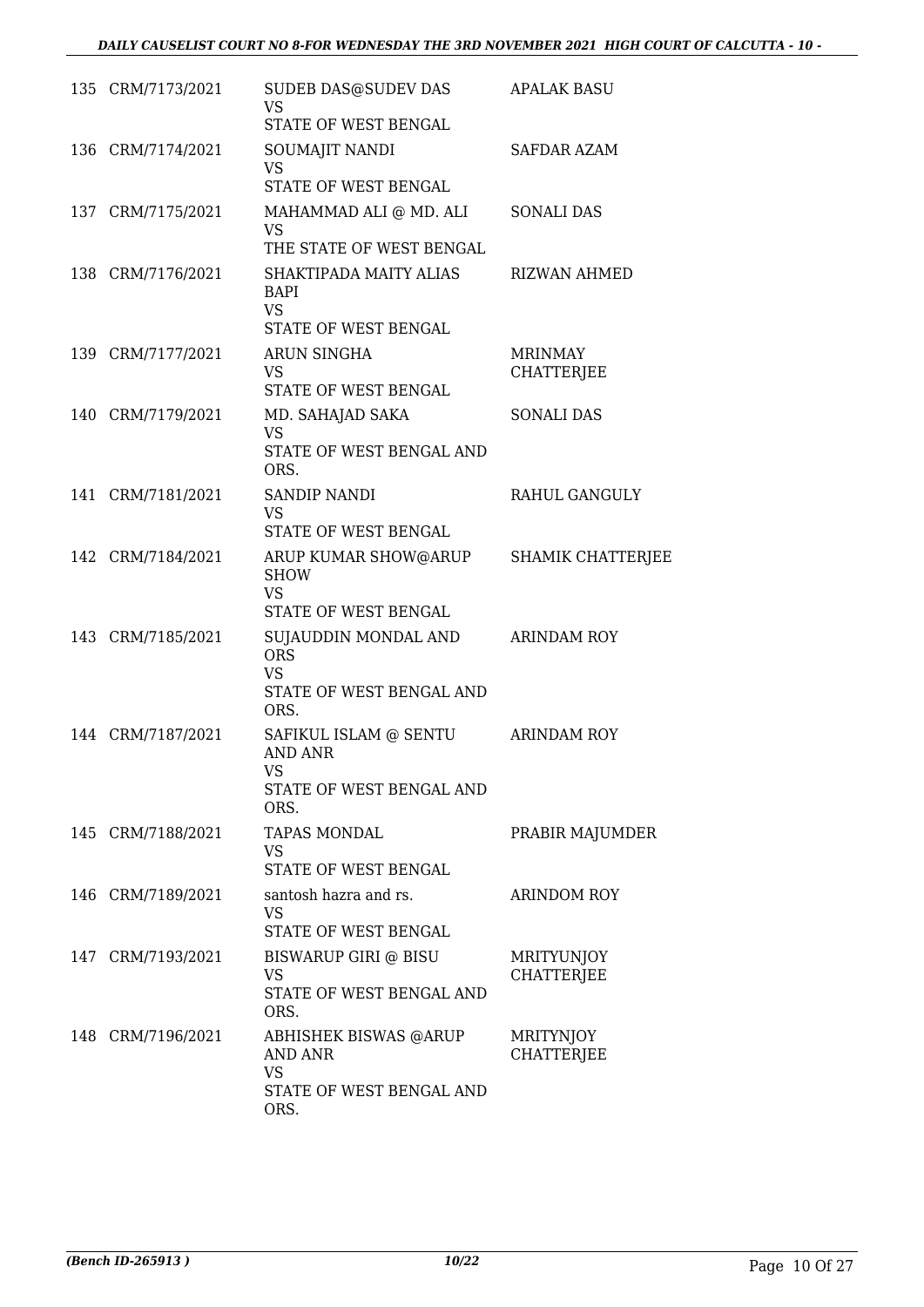| 149 CRM/7200/2021 | <b>GOURAV SHARMA</b><br><b>VS</b><br>STATE OF WEST BENGAL                                          | <b>ANKITA DEY</b>       |
|-------------------|----------------------------------------------------------------------------------------------------|-------------------------|
| 150 CRM/7202/2021 | CHOTON @ ASHADUL<br><b>MONDAL</b><br><b>VS</b>                                                     | <b>RAKESH ROY</b>       |
|                   | STATE OF WEST BENGAL                                                                               |                         |
| 151 CRM/7206/2021 | ABHISHEK SINGH<br><b>VS</b><br>STATE OF WEST BENGAL                                                | <b>SAFDAR AZAM</b>      |
| 152 CRM/7207/2021 | JHANTU DOLUI @ JHONTU<br><b>DOLUI</b><br><b>VS</b><br>STATE OF WEST BENGAL                         | ARIJIT GHOSH            |
|                   | <b>APPLICATION FOR ANTICIPATORY BAIL U/SEC. 438 CR. P. C.</b>                                      |                         |
| 153 CRM/6899/2021 | KRISHNA CHAKRABORTY AND<br>ANR<br><b>VS</b><br>THE STATE OF WEST BENGAL                            | <b>SOUMYA NAG</b>       |
| 154 CRM/6904/2021 | SANJEEBAN CHAKRABORTY                                                                              | ADITYA TIWARI           |
|                   | VS<br>THE STATE OF WEST BENGAL                                                                     |                         |
| 155 CRM/7119/2021 | AAJAMIRA MANDAL AND ORS<br>VS.                                                                     | ARKA CHAKRABORTY        |
| 156 CRM/7123/2021 | STATE OF WEST BENGAL<br><b>BANKIM DAS AND ORS</b>                                                  | SHIBAJI KUMAR DAS       |
|                   | <b>VS</b><br>STATE OF WEST BENGAL                                                                  |                         |
| 157 CRM/7190/2021 | <b>RABI MANDAL</b><br>VS<br>STATE OF WEST BENGAL                                                   | SHIBAJI KUMAR DAS       |
| 158 CRM/4858/2021 | SANTOSH KUMAR MAHATO<br>VS<br>STATE OF WEST BENGAL                                                 | ANKITA DEY              |
| 159 CRM/5142/2021 | AJIT KUMAR MAHATO@AJIT<br><b>MAHATO</b><br><b>VS</b>                                               | <b>ANKITA ROY</b>       |
|                   | STATE OF WEST BENGAL                                                                               |                         |
| 160 CRM/5145/2021 | <b>GOBINDA MUDI</b><br><b>VS</b><br>STATE OF WEST BENGAL                                           | <b>ANKITA DEY</b>       |
| 161 CRM/6554/2021 | BATAKRISHNA DAS AND ORS<br><b>VS</b><br>STATE OF WEST BENGAL                                       | AISHARYA BAZAZ          |
| 162 CRM/6666/2021 | MD. NEZAMUDDIN @ MD.<br>NEZAMUDDIN UDDIN<br><b>VS</b>                                              | <b>SEKHAR MUKHERJEE</b> |
| 163 CRM/6848/2021 | THE STATE OF WEST BENGAL<br>SAMRAT GHOSH AND<br><b>OTHERS</b><br><b>VS</b><br>STATE OF WEST BENGAL | <b>SOURAV MUKHERJEE</b> |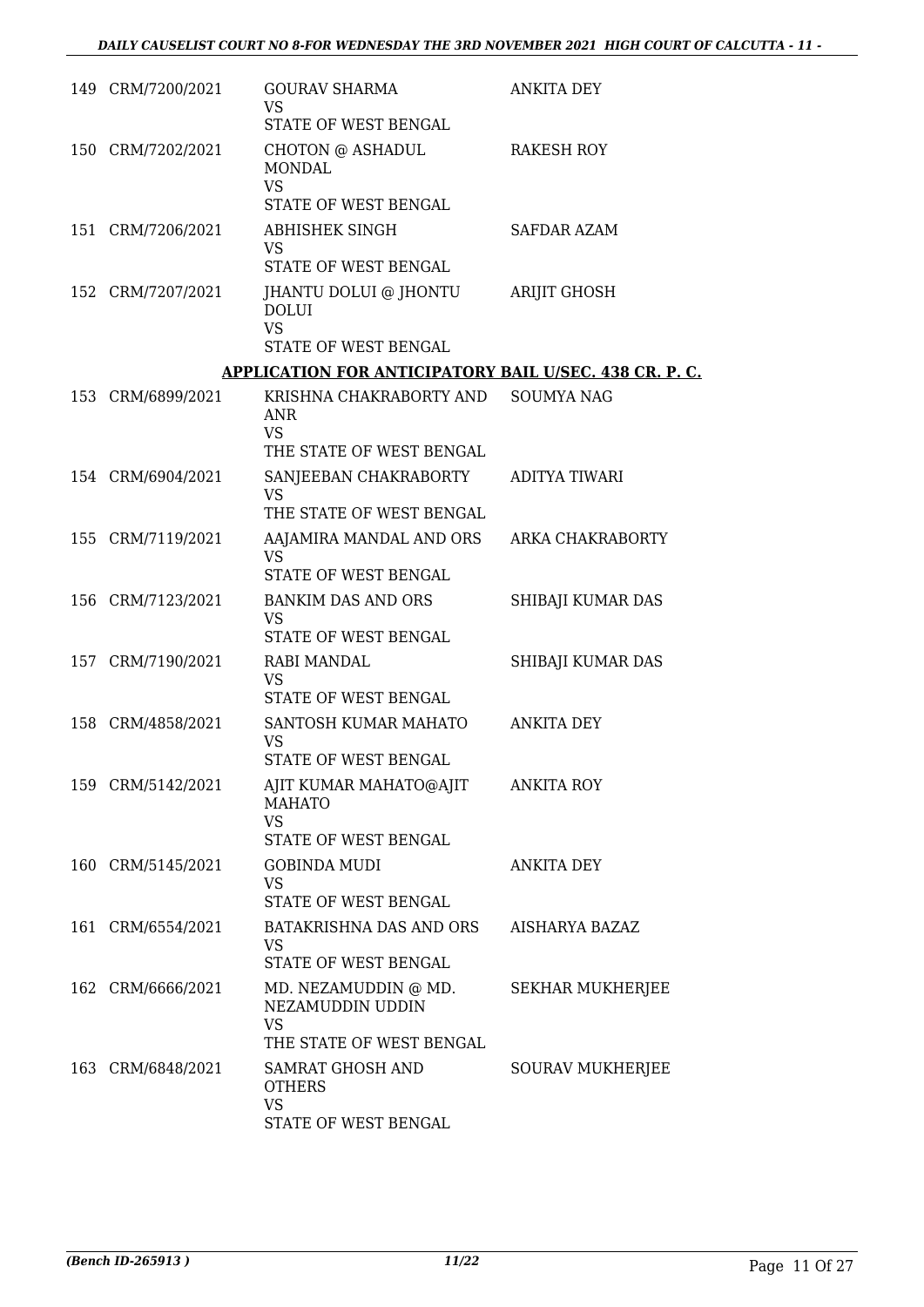|     | 164 CRM/6849/2021 | <b>AKMAL HOSSAIN</b><br>VS                                                             | <b>ARUP SARKAR</b>                |
|-----|-------------------|----------------------------------------------------------------------------------------|-----------------------------------|
|     |                   | STATE OF WEST BENGAL                                                                   |                                   |
|     | 165 CRM/6861/2021 | DR. TAPAS BAKULI<br><b>VS</b><br>STATE OF WEST BENGAL                                  | <b>SOMA CHOWDHURY</b><br>(BANDHU) |
|     |                   |                                                                                        |                                   |
|     | 166 CRM/6868/2021 | <b>SOMA SARKAR AND OTHERS</b><br><b>VS</b><br>STATE OF WEST BENGAL                     | PRONOJIT ROY                      |
|     | 167 CRM/6876/2021 | SAMIRUL @ SAMIRUL HOQUE<br>AND ORS.                                                    | OINDRILA GHOSH                    |
|     |                   | <b>VS</b><br>STATE OF WEST BENGAL                                                      |                                   |
| 168 | CRM/6879/2021     | ABU KALAM AZAD @ ABUL<br><b>KALAM AJAD</b><br><b>VS</b>                                | <b>SOURAV MUKHERJEE</b>           |
|     |                   | STATE OF WEST BENGAL                                                                   |                                   |
|     | 169 CRM/6880/2021 | <b>BABAN KUMAR @ BABON</b><br><b>KUMAR</b><br>VS.<br>STATE OF WEST BENGAL              | <b>SHAKTI HALDER</b>              |
|     | 170 CRM/6881/2021 | ALTAB HOSSAIN @ ALTAB                                                                  | <b>SOURAV MUKHERJEE</b>           |
|     |                   | <b>HOSSAIN AND OTHERS</b><br><b>VS</b>                                                 |                                   |
|     |                   | STATE OF WEST BENGAL                                                                   |                                   |
|     | 171 CRM/6888/2021 | SUCHITRA PAIK AND ANR<br><b>VS</b><br>STATE OF WEST BENGAL                             | PRONOJIT ROY                      |
|     | 172 CRM/6894/2021 | ABDUL LATIB @ ABDUR LATIB NILADRI SAHA<br><b>AND ORS</b><br>VS<br>STATE OF WEST BENGAL |                                   |
|     |                   |                                                                                        |                                   |
|     | 173 CRM/6896/2021 | <b>AMINUL ISLAM</b><br>VS<br>STATE OF WEST BENGAL                                      | JISAN IQUBAL<br><b>HOSSAIN</b>    |
|     | 174 CRM/6900/2021 | <b>BASANTI DEBI</b><br>VS.<br>STATE OF WEST BENGAL                                     | Jeenia Rudra                      |
|     | 175 CRM/6903/2021 | <b>SUJIT DHALI</b>                                                                     | <b>SUSNIGDHO</b>                  |
|     |                   | VS.<br>STATE OF WEST BENGAL                                                            | <b>BHATTACHARYYA</b>              |
|     | 176 CRM/6907/2021 | SANJIT BISWAS AND ANR<br>VS<br>STATE OF WEST BENGAL                                    | Jeenia Rudra                      |
| 177 | CRM/6909/2021     | NASREN BIBI<br>VS.                                                                     | Jeenia Rudra                      |
|     |                   | STATE OF WEST BENGAL                                                                   |                                   |
|     | 178 CRM/6910/2021 | SAIDUL SK ALIAS SAIDUL<br><b>MOLLA</b><br><b>VS</b><br>STATE OF WEST BENGAL            | SOMNATH ADHIKARY                  |
|     |                   |                                                                                        |                                   |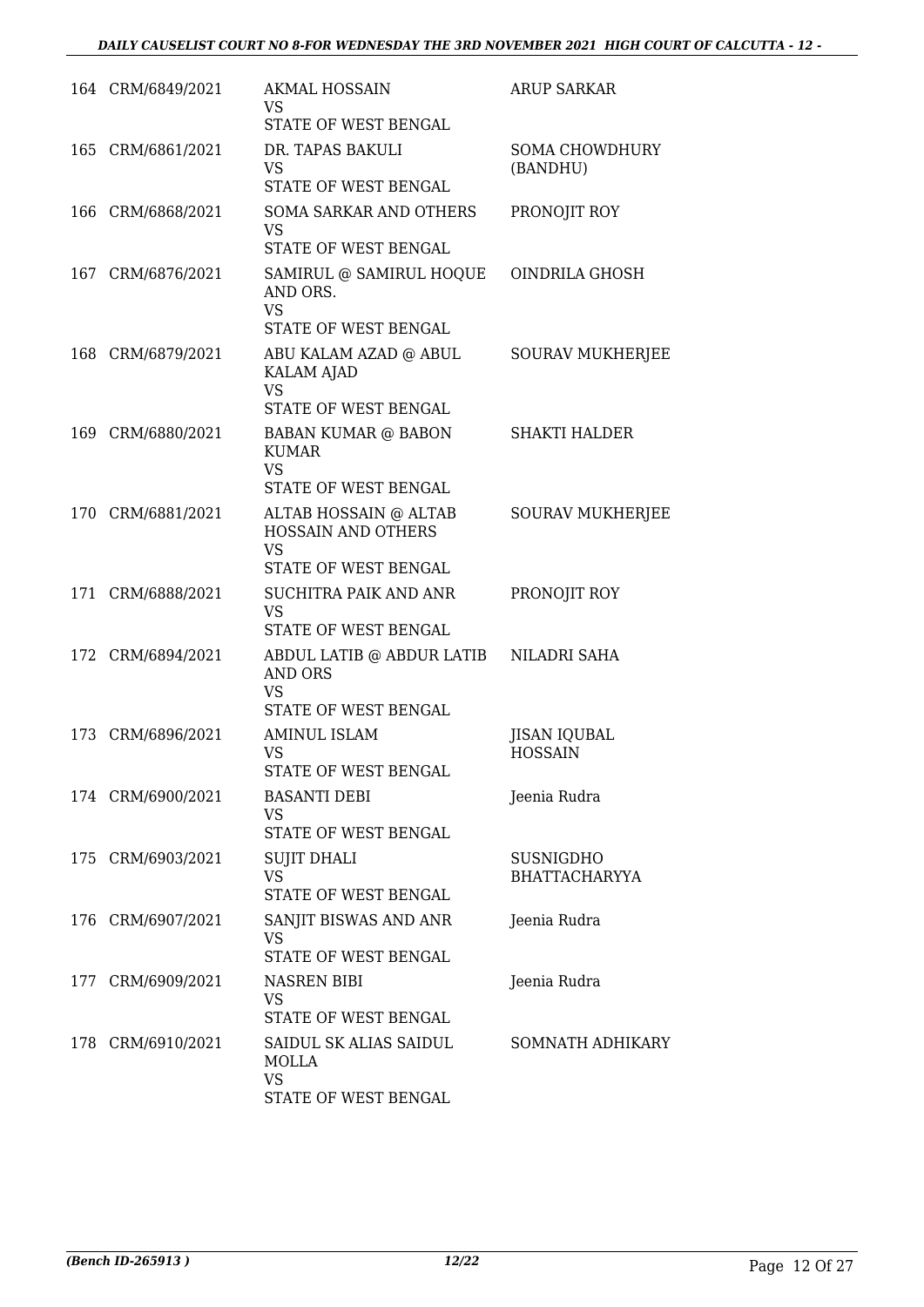|      | 179 CRM/6911/2021 | AJIJUR MONDAL @ MD<br><b>AZIZUL ISLAM</b><br>VS.<br>STATE OF WEST BENGAL     | Jeenia Rudra                         |
|------|-------------------|------------------------------------------------------------------------------|--------------------------------------|
| 180- | CRM/6912/2021     | DEEP KR. SINGHA AND ORS.<br><b>VS</b><br>STATE OF WEST BENGAL                | DIPANKAR GUHA                        |
| 181  | CRM/6915/2021     | <b>MD IKBAL HOSSAIN</b><br>VS<br>STATE OF WEST BENGAL                        | Jeenia Rudra                         |
|      | 182 CRM/6918/2021 | SAKILA BIBI @ JEMI @ SAKILA<br><b>VS</b><br>STATE OF WEST BENGAL             | <b>ASHIM DEBNATH</b>                 |
|      | 183 CRM/6921/2021 | GOURHARI MAITY@UTTAM<br>MAITY AMND ANR.<br><b>VS</b><br>STATE OF WEST BENGAL | ASIF IQBAL AHMED                     |
|      | 184 CRM/6922/2021 | SABINA BIBI AND ANR.<br><b>VS</b><br>STATE OF WEST BENGAL                    | <b>BITASOK BANERJEE</b>              |
|      | 185 CRM/6926/2021 | <b>SK. MUKHTAR ALI</b><br><b>VS</b><br>STATE OF WEST BENGAL                  | SK SAHJAHAN ALI                      |
|      | 186 CRM/6927/2021 | ESAB MIA @ ESAB ALI<br><b>VS</b><br>STATE OF WEST BENGAL                     | <b>KAUSIK BISWAS</b>                 |
| 187  | CRM/6928/2021     | PALLAB SINHA<br><b>VS</b><br>THE STATE OF WEST BENGAL                        | PROSENJIT<br>MUKHERJEE               |
| 188  | CRM/6929/2021     | LAKSHMAN HALDER<br>VS<br>STATE OF WEST BENGAL                                | KALYAN KUMAR<br><b>BHATTACHARJEE</b> |
| 189  | CRM/6934/2021     | <b>MAHIDUR RAHAMAN</b><br><b>VS</b><br>STATE OF WEST BENGAL                  | <b>KAUSIK BISWAS</b>                 |
|      | 190 CRM/6935/2021 | ASHISH SINGHA AND ORS.<br><b>VS</b><br>STATE OF WEST BENGAL                  | AVINABA PATRA                        |
|      | 191 CRM/6937/2021 | MD. ABDUL HADI @ ABDUL<br>HADI AND ANR.<br><b>VS</b><br>STATE OF WEST BENGAL | AVINABA PATRA                        |
|      | 192 CRM/6942/2021 | BIREN DAS AND OTHERS<br>VS.<br>STATE OF WEST BENGAL                          | <b>ANISH DAS</b>                     |
|      | 193 CRM/6945/2021 | ABUL KASHEM AZAD<br><b>VS</b><br>STATE OF WEST BENGAL                        | MD HAFIZ ALI                         |
|      | 194 CRM/6949/2021 | PRAKASH SARKAR @<br><b>GOBINDA</b><br><b>VS</b><br>STATE OF WEST BENGAL      | KUSAL KUMAR<br>MUKHERJEE             |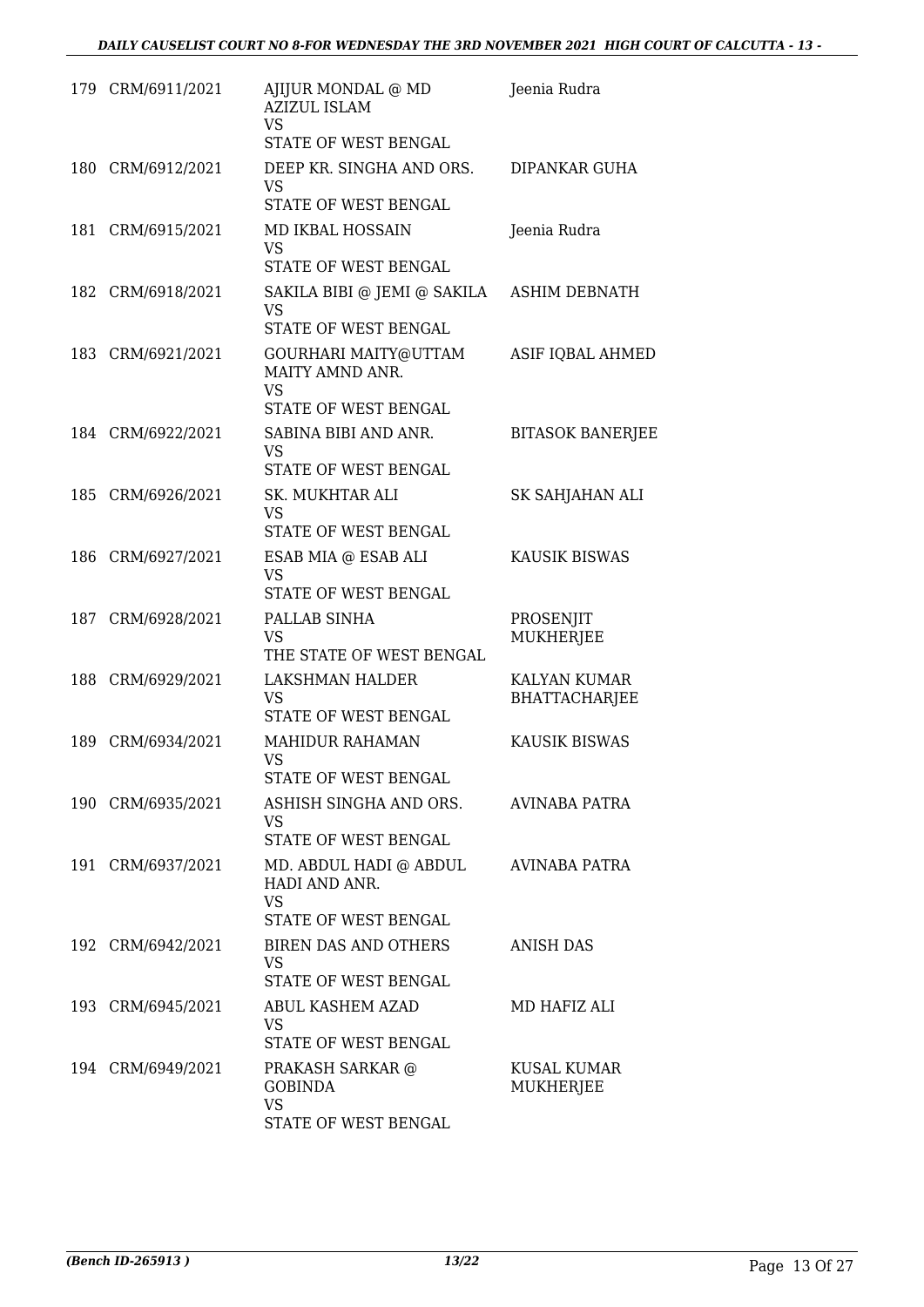| 195 CRM/6951/2021 | SUMAN GARAI @ SUMAN<br><b>GORAI AND ORS</b><br><b>VS</b><br>THE STATE OF WEST<br>BENGAL31                               | Sujoy Sarkar                             |
|-------------------|-------------------------------------------------------------------------------------------------------------------------|------------------------------------------|
| 196 CRM/6952/2021 | <b>SUMATI ROY AND ORS</b><br>VS.<br>STATE OF WEST BENGAL                                                                | <b>SUSNIGDHO</b><br><b>BHATTACHARYYA</b> |
| 197 CRM/6953/2021 | SUBRATA ADHIKARY<br><b>VS</b><br>STATE OF WEST BENGAL                                                                   | DIPTANGSHU BASU                          |
| 198 CRM/6954/2021 | BISWAJIT METE AND ORS<br>VS<br>THE STATE OF WEST BENGAL                                                                 | Sujoy Sarkar                             |
| 199 CRM/6956/2021 | ANJANA BISWAS AND ANR.<br><b>VS</b><br>STATE OF WEST BENGAL                                                             | AMIT SINGH                               |
| 200 CRM/6962/2021 | SAHARUL SEKH ALIAS<br><b>NIYADUL</b><br><b>VS</b><br>STATE OF WEST BENGAL                                               | NAVANIL DE                               |
| 201 CRM/6968/2021 | NETAI PAL @ NETAI PAUL<br><b>AND ORS</b><br><b>VS</b><br>THE STATE OF WEST BENGAL                                       | DEBAYAN GHOSH                            |
| 202 CRM/6971/2021 | KHAIRUL MONDAL @<br>KHAIRUL HOSEN MANDAL @<br>KHAIRUN HOSEN MANDAL<br>AND ORS<br>VS<br>STATE OF WEST BENGAL AND<br>ORS. | <b>AVISHEK PRASAD</b>                    |
| 203 CRM/6973/2021 | SHYAMAL KUMAR GHOSH<br>AND ANR.<br>VS<br>STATE OF WEST BENGAL                                                           | RAJ BARMAN                               |
| 204 CRM/6977/2021 | JANARDHAN KR. SINGH<br>VS.<br>STATE OF WEST BENGAL                                                                      | DEBARSHI BRAHMA                          |
| 205 CRM/6983/2021 | <b>YUNUS</b><br>VS<br>STATE OF WEST BENGAL                                                                              | SOUPAL CHATTERJEE                        |
| 206 CRM/6984/2021 | ANINDYA PATRA<br>VS<br>STATE OF WEST BENGAL                                                                             | SUDIPTA MAITI                            |
| 207 CRM/6985/2021 | SK. REJAUL @ SK. REJABUL DEV KUMAR SHARMA<br>AND ANR.<br><b>VS</b><br>STATE OF WEST BENGAL                              |                                          |
| 208 CRM/6990/2021 | KURMAN MONDAL<br>VS<br>STATE OF WEST BENGAL                                                                             | SK. TOSLIM ALI                           |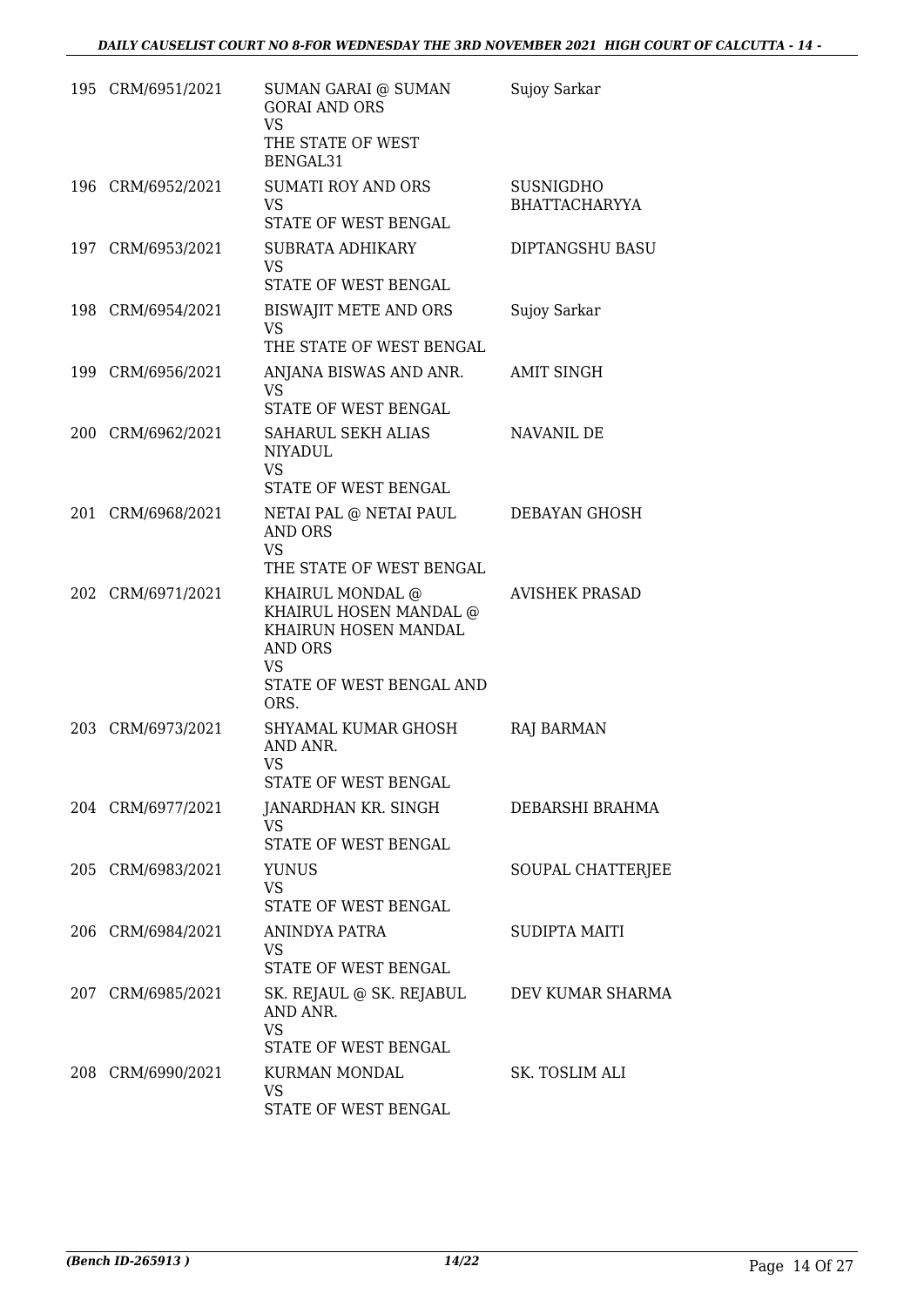| 209 CRM/6991/2021 | YANUR MONDAL<br>VS<br>STATE OF WEST BENGAL                                              | <b>SK TOSLIM ALI</b>                 |
|-------------------|-----------------------------------------------------------------------------------------|--------------------------------------|
| 210 CRM/6993/2021 | <b>UJJAL SARKAR</b><br><b>VS</b><br>STATE OF WEST BENGAL                                | SAYAN KANJILAL                       |
| 211 CRM/6996/2021 | <b>JAMAL MONDAL</b><br><b>VS</b><br>STATE OF WEST BENGAL                                | <b>SK TOSLIM ALI</b>                 |
| 212 CRM/7000/2021 | <b>MANOWAR</b><br>HOSSAIN@MANOWAR ALAM<br>AND ANR.<br><b>VS</b><br>STATE OF WEST BENGAL | SOUPAL CHATTERJEE                    |
| 213 CRM/7009/2021 | NUR ISLAM@ NUR SALAM<br><b>SEKH</b><br><b>VS</b><br>STATE OF WEST BENGAL                | MD HAFIZ ALI                         |
| 214 CRM/7016/2021 | PRAFULLA DEBSHARMA AND<br>ANR.<br><b>VS</b><br>STATE OF WEST BENGAL                     | <b>SARTHAK BURMAN</b>                |
| 215 CRM/7022/2021 | SUBODH CHANDRA MAJHI<br>VS<br>STATE OF WEST BENGAL                                      | <b>SAYAN KANJILAL</b>                |
| 216 CRM/7035/2021 | <b>VIVEK ROY AND ANR</b><br><b>VS</b><br>STATE OF WEST BENGAL                           | <b>MRITUNOY</b><br><b>CHATTERJEE</b> |
| 217 CRM/7038/2021 | GOUTAM MONDAL AND ORS.<br><b>VS</b><br>STATE OF WEST BENGAL                             | <b>SOURAV MUKHERJEE</b>              |
| 218 CRM/7039/2021 | ADARI MANDAL @ MANGAL<br>ADARI@ ADORI MANDAL<br><b>VS</b><br>STATE OF WEST BENGAL       | <b>IMDADUL HOQUE</b>                 |
| 219 CRM/7041/2021 | HAZRAT MANDAL<br>VS<br>STATE OF WEST BENGAL                                             | SOURAV MUKHERJEE                     |
| 220 CRM/7045/2021 | <b>SENTU PAL</b><br>VS<br>STATE OF WEST BENGAL                                          | <b>MANAS KUMAR DAS</b>               |
| 221 CRM/7048/2021 | MONORANJAN DAS<br>VS<br>STATE OF WEST BENGAL                                            | <b>SEKHAR MUKHERJEE</b>              |
| 222 CRM/7052/2021 | ISUB SAHA @ UKIL SAHA AND<br>ANR<br><b>VS</b><br>STATE OF WEST BENGAL                   | PRITHISH<br>BANDYOPADHYAY            |
| 223 CRM/7055/2021 | RACHANA<br>VS<br>STATE OF WEST BENGAL                                                   | RAHUL AGARWAL                        |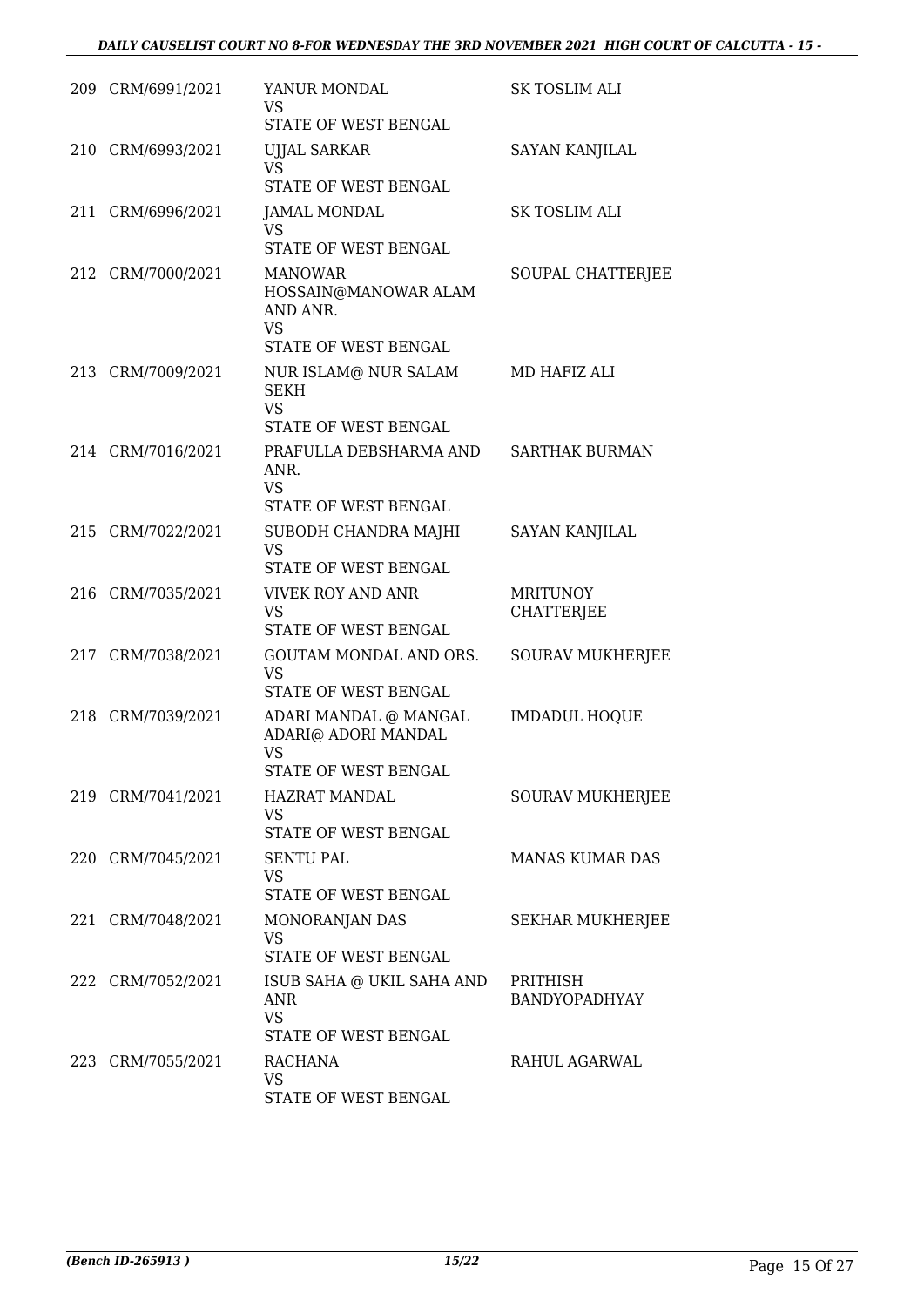|     | 224 CRM/7056/2021 | PALASH MONDAL @ BIKASH<br><b>AND ANOTHER</b><br>VS.<br>STATE OF WEST BENGAL     | SOUMYAJIT DAS<br><b>MAHAPATRA</b> |
|-----|-------------------|---------------------------------------------------------------------------------|-----------------------------------|
| 225 | CRM/7059/2021     | DR. PRASHANT SARIN<br><b>VS</b><br>STATE OF WEST BENGAL                         | RAHUL AGARWAL                     |
|     | 226 CRM/7062/2021 | ENAMUL.<br>HOSSAIN@ENSAMUL HOQUE<br><b>VS</b><br>STATE OF WEST BENGAL           | <b>IMDADUL HOQUE</b>              |
|     | 227 CRM/7063/2021 | SAMPAD GHOSH ALIA<br>SAMPADA GHOSH<br><b>VS</b><br>STATE OF WEST BENGAL         | ABHINABA DAN                      |
|     | 228 CRM/7064/2021 | SOUVIK GHOSH @ BAPI<br><b>GHOSH</b><br>VS<br>STATE OF WEST BENGAL               | <b>SURAJIT BASU</b>               |
|     | 229 CRM/7065/2021 | <b>AMIT BISWAS</b><br>VS<br>STATE OF WEST BENGAL                                | <b>ARNAB SAHA</b>                 |
|     | 230 CRM/7074/2021 | <b>BABLU SARKAR</b><br>VS.<br>STATE OF WEST BENGAL                              | SOUPAL CHATTERJEE                 |
|     | 231 CRM/7078/2021 | <b>TAPAN SARKAR</b><br><b>VS</b><br>STATE OF WEST BENGAL                        | <b>MD ZOHAIB RAUF</b>             |
|     | 232 CRM/7080/2021 | <b>VINOD SHARMA</b><br><b>VS</b><br>STATE OF WEST BENGAL                        | RAHUL AGARWAL                     |
|     | 233 CRM/7083/2021 | MOHABUL MONDAL ALIAS<br>MAHABUL ISLAM<br>VS<br>STATE OF WEST BENGAL             | MD GOLAM NURE<br><b>IMROHI</b>    |
|     | 234 CRM/7084/2021 | LALCHAND SEKH AND<br><b>OTHERS</b><br><b>VS</b><br>STATE OF WEST BENGAL         | MD GOLAM NURE<br><b>IMROHI</b>    |
|     | 235 CRM/7085/2021 | SANJIT SHAIKH<br>VS.<br>STATE OF WEST BENGAL                                    | MD GOLAM NURE<br><b>IMROHI</b>    |
|     | 236 CRM/7092/2021 | <b>BISWAJIT DUTTA</b><br><b>VS</b><br>STATE OF WEST BENGAL                      | KAMALESH CH. SAHA                 |
|     | 237 CRM/7098/2021 | FARIDUL AHMED @ FORIDUL AYANA DEY<br>AHMED<br><b>VS</b><br>STATE OF WEST BENGAL |                                   |
|     | 238 CRM/7099/2021 | AFSAR SEKH AND OTHERS<br>VS.<br>STATE OF WEST BENGAL                            | MONIRUZZAMAN                      |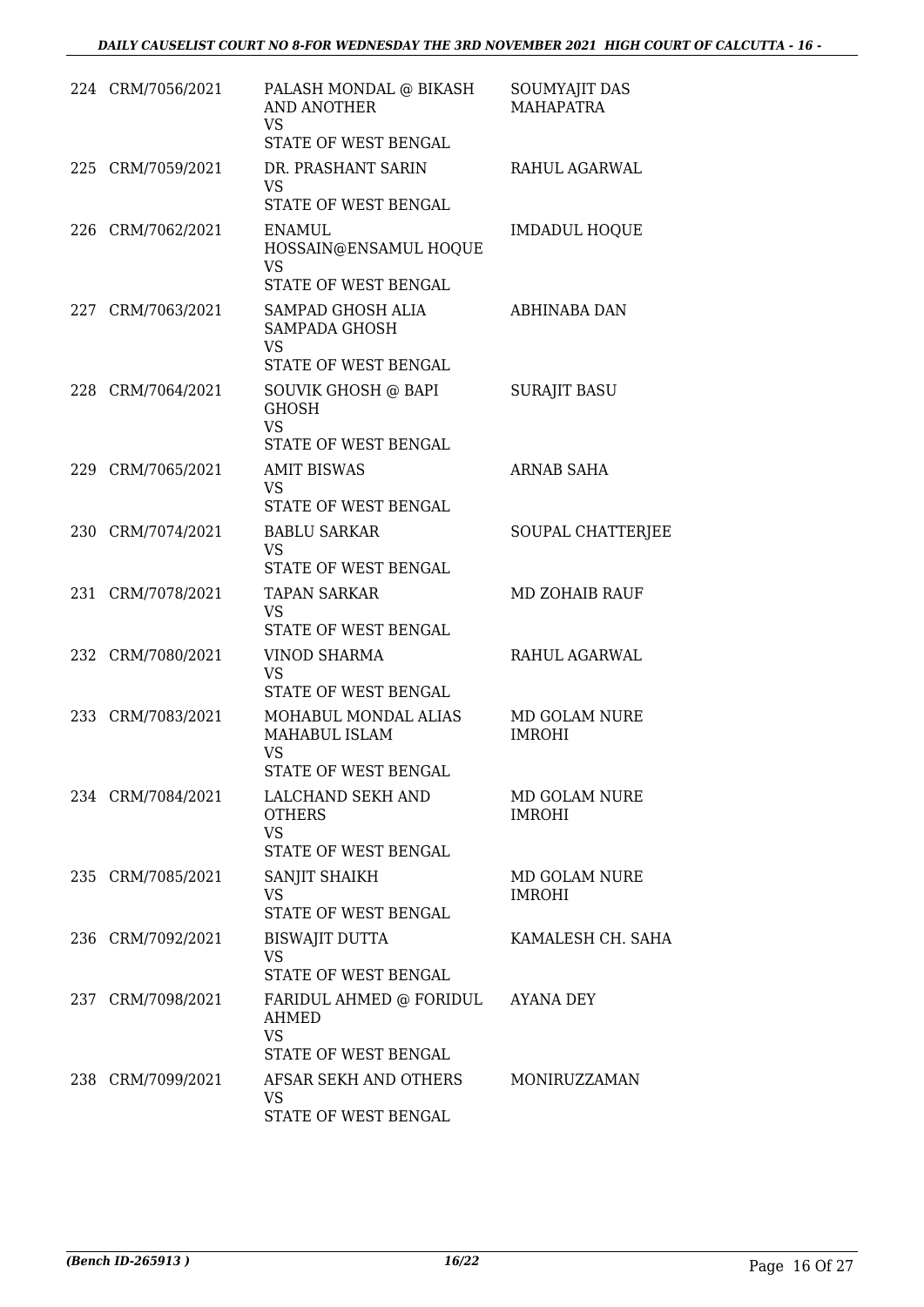| 239 CRM/7100/2021 | NASIBIR @ NASIBUL MONDAL SOURAV MUKHERJEE<br>AND ANOTHER<br><b>VS</b><br>STATE OF WEST BENGAL   |                                        |
|-------------------|-------------------------------------------------------------------------------------------------|----------------------------------------|
| 240 CRM/7105/2021 | SOHEL MONDAL<br>VS.<br>STATE OF WEST BENGAL                                                     | <b>ASRAF MONDAL</b>                    |
| 241 CRM/7106/2021 | RAJESH MONDAL @ DOLON<br>DAS @ RAJESH<br><b>VS</b><br>STATE OF WEST BENGAL                      | SHIBAJI KUMAR DAS                      |
| 242 CRM/7108/2021 | <b>SALMAN KHAN@MD</b><br>SALMAN@MD SALMAN KHAN<br>AND ORS.<br><b>VS</b><br>STATE OF WEST BENGAL | NILADRI SEKHAR<br><b>GHOSH</b>         |
| 243 CRM/7111/2021 | SK. MAHAMMAD RAFIK<br><b>VS</b><br>STATE OF WEST BENGAL                                         | NILADRI SEKHAR<br><b>GHOSH</b>         |
| 244 CRM/7112/2021 | MANGAL DAS@SUBAL DAS<br><b>VS</b><br>STATE OF WEST BENGAL                                       | <b>SANANDA</b><br><b>BHATTACHARYYA</b> |
| 245 CRM/7113/2021 | SK SAIYAD ALI @ SAIYAD ALI<br><b>AND OTHERS</b><br><b>VS</b><br>STATE OF WEST BENGAL            | AISHWARYA BAZAZ                        |
| 246 CRM/7115/2021 | MANIKA SEN @ MANIKA<br>BEGUM @ PUTUL BEGUM<br><b>VS</b><br>STATE OF WEST BENGAL                 | NILADRI SEKHAR<br><b>GHOSH</b>         |
| 247 CRM/7118/2021 | KRISHNENDU SAHA<br><b>VS</b><br>STATE OF WEST BENGAL                                            | NILADRI SEKHAR<br><b>GHOSH</b>         |
| 248 CRM/7121/2021 | MAINUL ALI@MD MAMAL ALI<br>AND ORS<br>VS<br>STATE OF WEST BENGAL                                | MD HAFIZ ALI                           |
| 249 CRM/7124/2021 | SAMIR ROY @ SAMIR KUMAR<br><b>ROY AND ANOTHER</b><br><b>VS</b><br>STATE OF WEST BENGAL          | ARUNAVA GANGULY                        |
| 250 CRM/7125/2021 | FARIDUL AHMED @ SK<br><b>FORIDUL AHMED</b><br><b>VS</b><br>STATE OF WEST BENGAL                 | AYANA DEY                              |
| 251 CRM/7126/2021 | DR SOURAV KUNDU<br>VS.<br>STATE OF WEST BENGAL                                                  | SHIBAJI KUMAR DAS                      |
| 252 CRM/7128/2021 | <b>BASUDEV GHOSH</b><br>VS.<br>STATE OF WEST BENGAL                                             | <b>SAYAN KANJILAL</b>                  |
| 253 CRM/7130/2021 | <b>MAMTA POREL</b><br><b>VS</b><br>STATE OF WEST BENGAL                                         | NILADRI SEKHAR<br><b>GHOSH</b>         |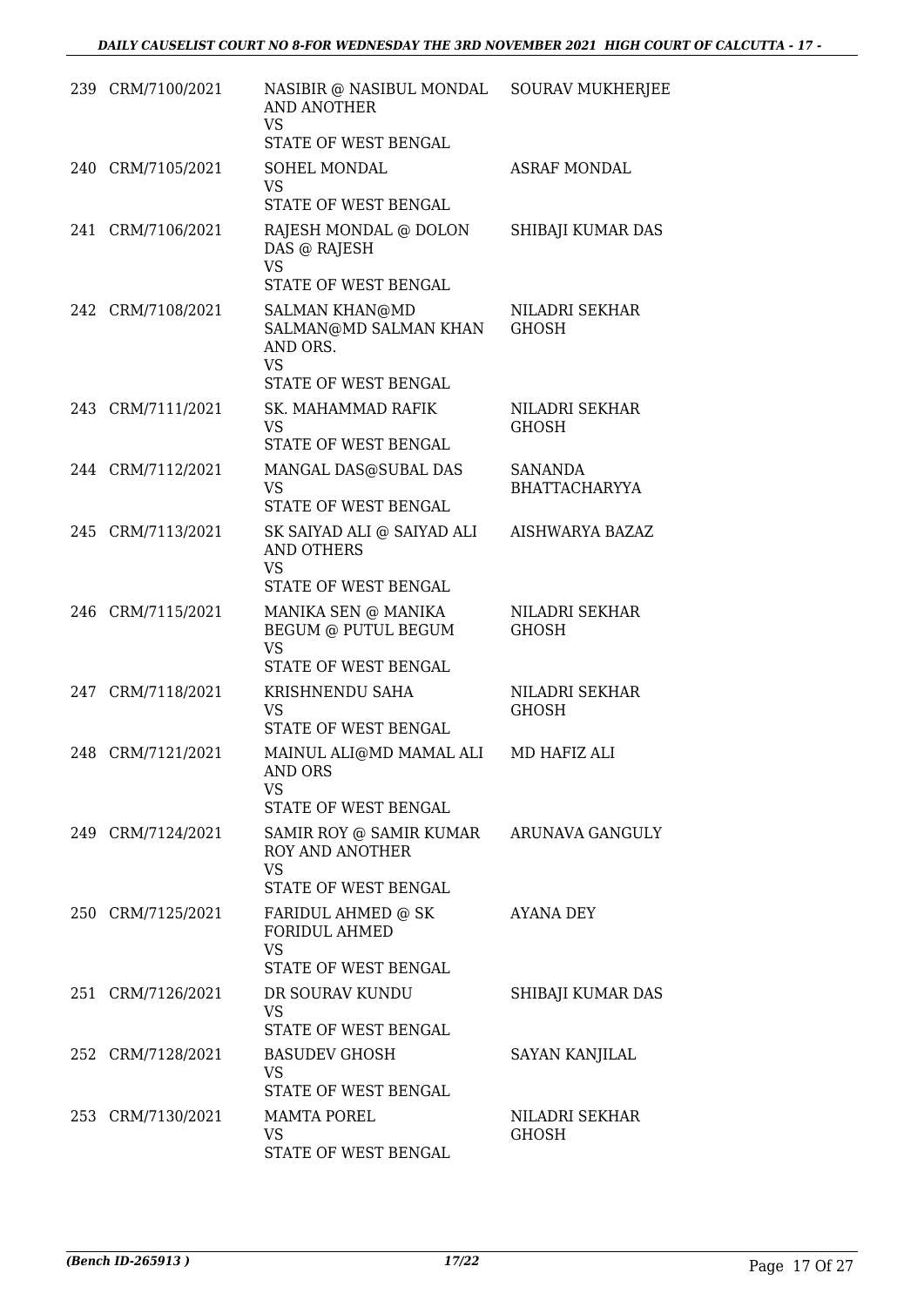| 254 CRM/7131/2021 | JASMEET SINGH<br>AROARA@JASMEET SINGH<br><b>AND ORS</b><br><b>VS</b><br>STATE OF WEST BENGAL             | <b>ARINDAM SEN</b>                 |
|-------------------|----------------------------------------------------------------------------------------------------------|------------------------------------|
| 255 CRM/7133/2021 | <b>BAPI SARKAR</b><br>VS.                                                                                | MUSHARRAF ALAM<br>SK               |
| 256 CRM/7138/2021 | STATE OF WEST BENGAL<br>SK ASPIYA ALI @ SK ASPIYA<br><b>AND ORS</b><br><b>VS</b><br>STATE OF WEST BENGAL | NILADRI SEKHAR<br><b>GHOSH</b>     |
| 257 CRM/7145/2021 | BALAI DAS @ BALAI CHARAN<br><b>DAS</b><br><b>VS</b><br>STATE OF WEST BENGAL                              | ASIF IQBAL AHMED                   |
| 258 CRM/7147/2021 | RIZWAN AHMAD @ RIJUWAN<br><b>VS</b><br>STATE OF WEST BENGAL                                              | <b>SAGAR SAHA</b>                  |
| 259 CRM/7156/2021 | MD. AHAD ALI AND ANR.<br><b>VS</b><br>STATE OF WEST BENGAL                                               | MD. HAFIZ ALI                      |
| 260 CRM/7158/2021 | PRASANTA DAS<br><b>VS</b><br>STATE OF WEST BENGAL                                                        | Asraf Mandal                       |
| 261 CRM/7161/2021 | RUBEL SEKH @SHAIKH<br><b>VS</b><br>STATE OF WEST BENGAL                                                  | <b>ASRAF MANDAL</b>                |
| 262 CRM/7162/2021 | MD ABDUL MALEQUE<br>MOLLA@MALEK MOLLA AND<br>ORS.<br><b>VS</b><br>STATE OF WEST BENGAL                   | <b>GULSANWARA</b><br><b>PERVIN</b> |
| 263 CRM/7163/2021 | <b>GOBINDA BISWAS</b><br>VS FOR STRUMP.<br>STATE OF WEST BENGAL                                          | <b>ASRAF MANDAL</b>                |
| 264 CRM/7178/2021 | ASHIK MONDAL @ ASIK<br><b>MONDAL</b><br><b>VS</b><br>STATE OF WEST BENGAL                                | SUBHASISH<br><b>DASGUPTA</b>       |
| 265 CRM/7180/2021 | DR MOLLA KASEM ALI<br><b>VS</b><br>STATE OF WEST BENGAL                                                  | SUNHASISH<br><b>DASGUPTA</b>       |
| 266 CRM/7182/2021 | AKASH ROY AND ORS<br>VS.<br>STATE OF WEST BENGAL                                                         | ANKITA DEY                         |
| 267 CRM/7183/2021 | SK KHABIR UDDIN<br>VS<br>STATE OF WEST BENGAL                                                            | <b>SURAJIT BASU</b>                |
| 268 CRM/7186/2021 | <b>BHOLA MANDAL ALIAS</b><br>PRASENJIT<br><b>VS</b><br>STATE OF WEST BENGAL                              | ARUP KR BHOWMICK                   |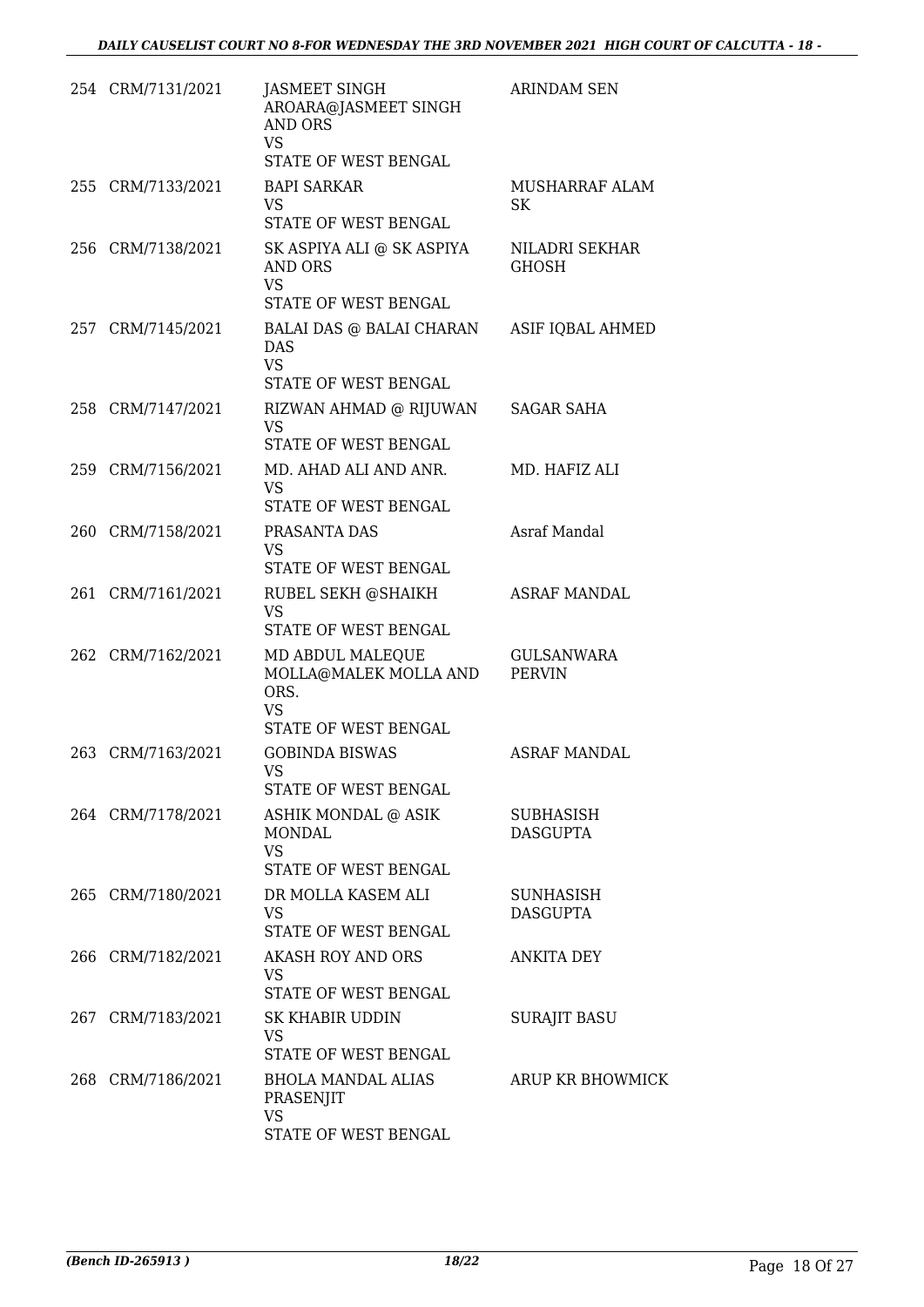| 269 CRM/7191/2021   | MD. MONIRUZZAMAN<br>VS<br>STATE OF WEST BENGAL                                                                    | SHIBAJI KUMAR DAS                       |
|---------------------|-------------------------------------------------------------------------------------------------------------------|-----------------------------------------|
| 270 CRM/7194/2021   | NIJAM SEKH<br><b>VS</b><br>STATE OF WEST BENGAL                                                                   | SK JALALUDDIN                           |
| 271 CRM/7195/2021   | <b>BALARAM ROUTH</b><br>VS<br>STATE OF WEST BENGAL                                                                | <b>JUIN DUTTA</b><br><b>CHAKRABORTY</b> |
| 272 CRM/7197/2021   | <b>RATAN GHOSH</b><br>VS<br>STATE OF WEST BENGAL                                                                  | BALARAM DATTA                           |
| 273 CRM/7198/2021   | SK RAJIKUL ALIAS SEKH<br>RAJIKUL ALAM<br><b>VS</b>                                                                | AVINABA PATRA                           |
| 274 CRM/7199/2021   | STATE OF WEST BENGAL<br>SK RAJIKUL @ SEKH RAJIKUL<br><b>ALAM</b><br><b>VS</b><br>STATE OF WEST BENGAL AND<br>ORS. | <b>AVINABA PATRA</b>                    |
| 275 CRM/7201/2021   | <b>SK RAFIKUL</b><br><b>VS</b><br>STATE OF WEST BENGAL                                                            | AVINABA PATRA                           |
| 276 CRM/7203/2021   | CHANDAN GANRAI AND<br><b>OTHERS</b><br>VS<br>UNION OF INDIA AND<br><b>ANOTHER</b>                                 | KUNAL GANGULY                           |
| 277 CRM/7204/2021   | CHIRANJIB SARDAR<br><b>VS</b><br>STATE OF WEST BENGAL AND<br>ORS.                                                 | <b>KAMAL DAS</b>                        |
| 278 CRM/7205/2021   | MRITTAN MONDAL @<br>MRITUNJOY MONDAL AND<br><b>OTHERS</b><br><b>VS</b><br>STATE OF WEST BENGAL                    | <b>JEENIA RUDRA</b>                     |
|                     | PIL                                                                                                               |                                         |
| 279 WPA(P)/286/2021 | NAND LAL TEWARI<br>VS<br>THE STATE OF WEST BENGAL<br>AND ORS                                                      | SUMITAVA<br><b>CHAKRABORTY</b>          |
| 280 WPA(P)/288/2021 | UMA SHANKAR VERMA<br>VS<br>STATE OF WEST BENGAL AND<br>ORS.                                                       | <b>INDRAJEET DEY</b>                    |
| 281 WPA(P)/289/2021 | PEOPLE FOR BETTER<br>TREATMENT (PBT) PRESD.<br>DR. KUNAL SAHA<br>VS<br>WBMC AND ANR.                              | DR. KUNAL SAHA (IN<br>PERSON)           |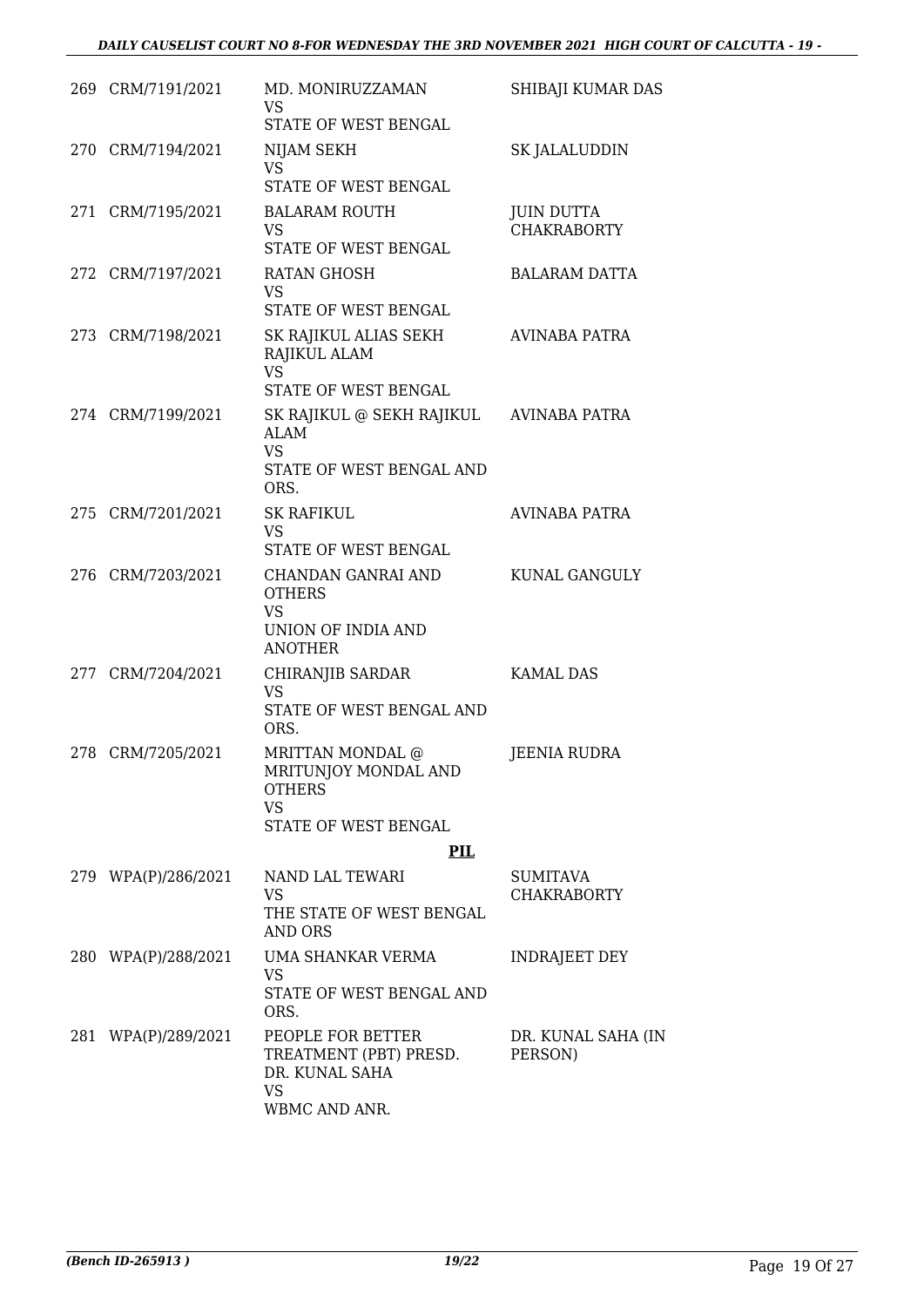| 282 WPA(P)/290/2021                       | MD. GOLAM RAHAMAN<br><b>BISWAS</b><br>VS                                                     | MONIRUZZAMAN                        |
|-------------------------------------------|----------------------------------------------------------------------------------------------|-------------------------------------|
|                                           | STATE OF WEST BENGAL AND<br>ORS.                                                             |                                     |
| 283 WPA(P)/291/2021                       | AJAY KUMAR DE<br><b>VS</b>                                                                   | <b>ANKUR SHARMA</b>                 |
|                                           | STATE OF WEST BENGAL AND<br>ORS.                                                             |                                     |
| 284 WPA(P)/292/2021                       | SABUJ MANCHA AND ANR AMRITA DE<br><b>VS</b>                                                  |                                     |
|                                           | STATE OF WEST BENGAL AND<br>ORS.                                                             |                                     |
|                                           | <b>INTRA COURT APPEAL AND APPLICATION</b>                                                    |                                     |
|                                           | (AND CIVIL APPEAL & APPLICATION)                                                             |                                     |
| 285 MAT/1101/2021                         | PARAKH PROJECTS PRIVATE<br><b>LIMITED AND ANR</b><br><b>VS</b>                               | <b>DEBJANI</b><br><b>CHATTERJEE</b> |
|                                           | THE STATE OF WEST BENGAL<br>AND ORS.                                                         |                                     |
| IA NO: CAN/1/2021, CAN/2/2021, CAN/3/2021 |                                                                                              |                                     |
| 286 FMAT/57/2021<br>$(10$ PBS)            | STAR TRACK AGENCY<br>PRIVATE LIMITED<br>VS<br>EFCALON TIE UP PRIVATE                         | SANDIP AGARWAL                      |
|                                           | <b>LIMITED</b>                                                                               |                                     |
| IA NO: CAN/3/2021, CAN/4/2021             |                                                                                              |                                     |
| 287 FMAT/94/2021                          | KANTILAL PATEL AND<br><b>COMPANY</b><br><b>VS</b><br>RAJARHAT IT PARK LIMITED                | LABANYASREE SINHA                   |
| IA NO: CAN/1/2021, CAN/2/2021             |                                                                                              |                                     |
| 288 FMAT/637/2021                         | HOUSING CONSULTANCY SOURAV SEN<br>PVT. LTD.<br>VS<br>PARTHA CHATTERJEE                       |                                     |
| IA NO: CAN/1/2021                         |                                                                                              |                                     |
| 289 FMAT/638/2021                         | HDFC BANK LIMITED<br>VS<br>M/S LINKWISE TIEUP<br>PRIVATEDN LIMITED AND<br>ANR                | SONI OJHA                           |
| IA NO: CAN/1/2021, CAN/3/2021             |                                                                                              |                                     |
| 290 FMAT/639/2021                         | <b>BENGAL AMATEUR</b><br>SWIMMING ASSOCIATION<br>VS<br>RAMNUJ MUKHERJEE AND<br><b>OTHERS</b> | SOUMYAJIT MISHRA                    |

IA NO: CAN/1/2021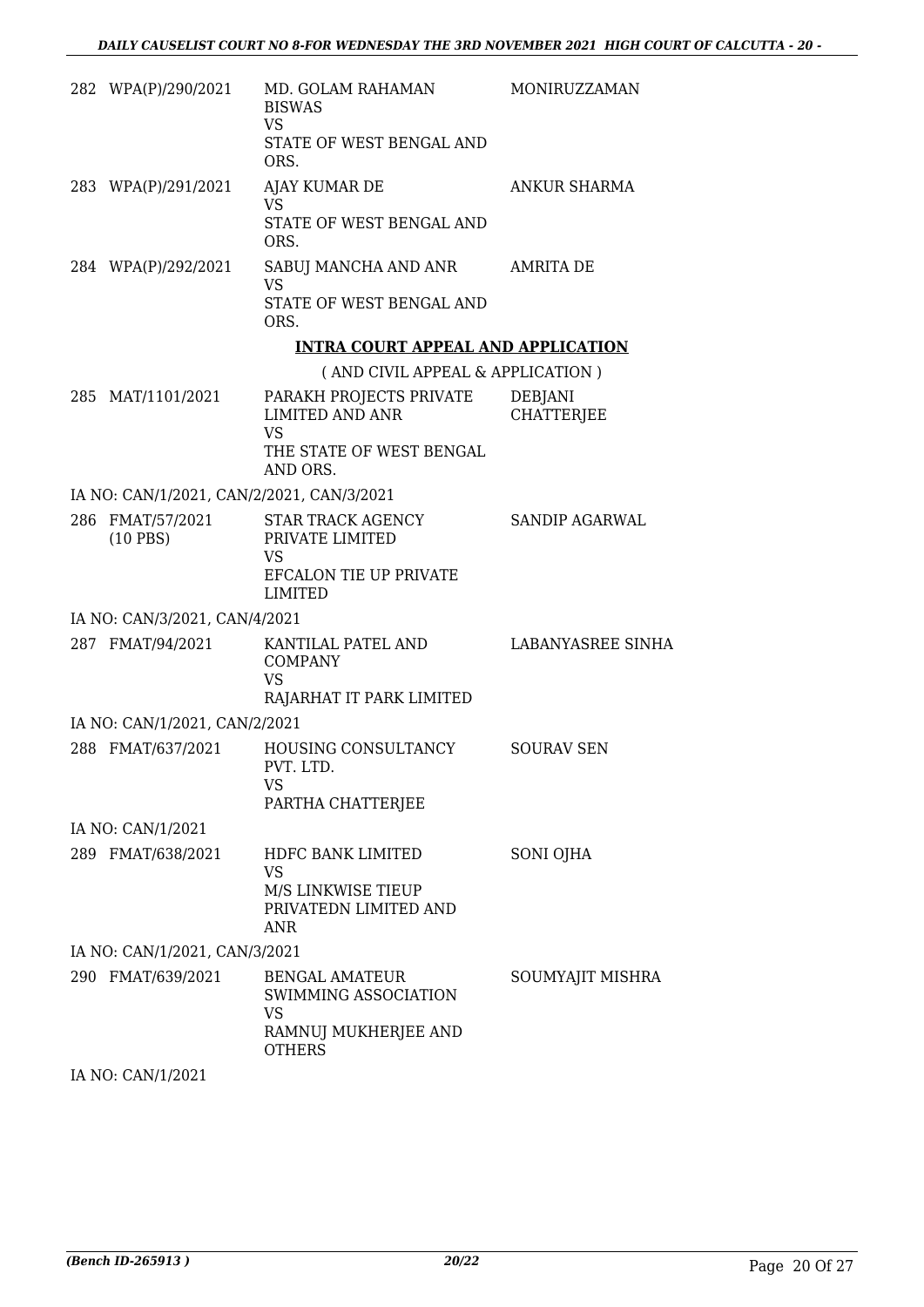| 291 FMAT/640/2021             | CAMELLIA PRODUCTIONS<br>PRIVATE LIMITED AND ANR<br>VS<br>ALAKNANDA ARTS PRIVATE<br>LIMITED  | <b>SOHAM</b><br>BANDYOPADHYAY     |
|-------------------------------|---------------------------------------------------------------------------------------------|-----------------------------------|
| IA NO: CAN/1/2021             |                                                                                             |                                   |
| 292 FMAT/641/2021             | <b>SOUMEN BISWAS AND ORS</b><br><b>VS</b><br><b>ISRAR AHMED</b>                             | SANJAY MUKHERJEE                  |
| IA NO: CAN/1/2021             |                                                                                             |                                   |
| 293 FMAT/642/2021             | SAMBHU NATH CHATTERJEE<br>VS<br>AMIT KUMAR PARIA AND ORS.                                   | SAYAN MUKHERJEE                   |
| 294 MAT/995/2021              | ATANU KUMAR GANGULY @<br><b>ATANU GANGULY</b><br><b>VS</b>                                  | <b>BIJAY KUMAR SHAW</b>           |
|                               | STATE OF WEST BENGAL AND<br>ORS.                                                            |                                   |
| IA NO: CAN/1/2021, CAN/2/2021 |                                                                                             |                                   |
| 295 MAT/998/2021              | SABYASACHI MONDAL ADN<br>ANR<br><b>VS</b><br>STATE OF WEST BENGAL AND                       | <b>DONA GHOSH</b>                 |
|                               | ORS.                                                                                        |                                   |
| IA NO: CAN/1/2021             |                                                                                             |                                   |
| 296 FMA/1079/2021             | AMIT KUMAR GHOSH<br>VS<br>STATE OF WEST BENGAL AND<br>ORS.                                  | <b>BIJOY BAG</b>                  |
| IA NO: CAN/1/2021             |                                                                                             |                                   |
| 297 MAT/1134/2021             | JIGIRA SK<br><b>VS</b><br>STATE OF WEST BENGAL AND<br>ORS.                                  | RANANEESH GUHA<br><b>THAKURTA</b> |
| IA NO: CAN/1/2021             |                                                                                             |                                   |
| 298 MAT/1135/2021             | <b>HARADHAN PANTU</b><br>VS.<br>STATE OF WEST BENGAL AND                                    | RANANEESH GUHA                    |
|                               | ORS.                                                                                        |                                   |
| IA NO: CAN/1/2021             |                                                                                             |                                   |
| 299 MAT/1136/2021             | KAMAL KRISHNA BOSE<br>VS<br>STATE OF WEST BENGAL AND<br>ORS.                                | RANANEESH GUHA<br>THAKURTA        |
| IA NO: CAN/1/2021             |                                                                                             |                                   |
| 300 MAT/1138/2021             | <b>BIRPUR FISHERMANS</b><br>COOPERATIVE SOCIETY LTD<br><b>VS</b><br>SARAFRAJ MONDAL AND ORS | ROBIUL ISLAM                      |
|                               |                                                                                             |                                   |

IA NO: CAN/2/2021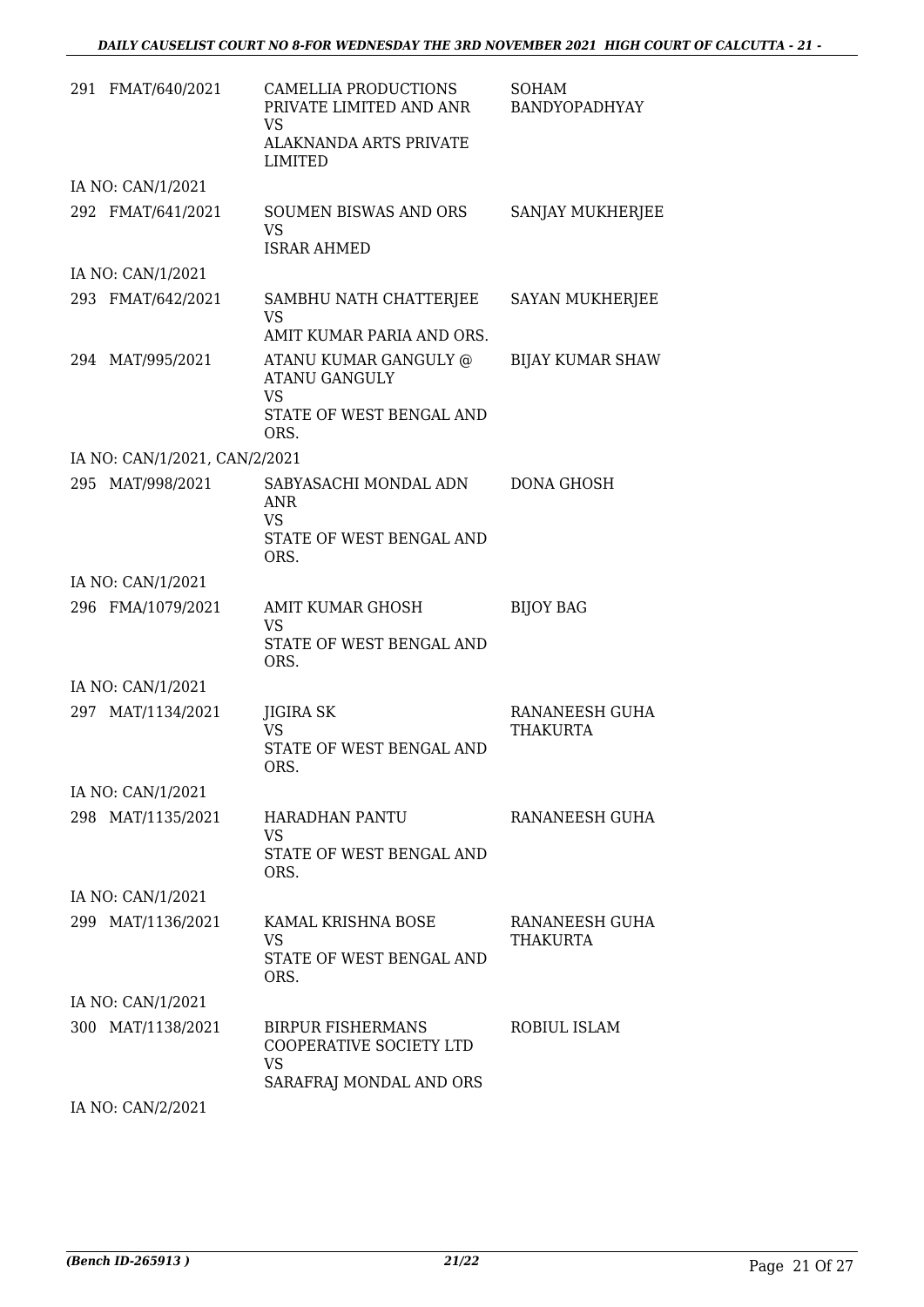| 301 MAT/1168/2021 | ADJUDICATIONG AUTHORITY<br>(PMLA) AND ANR<br>VS<br><b>GOBINDA DAS AND ORS</b>                          | <b>RANJAN KUMAR ROY</b> |
|-------------------|--------------------------------------------------------------------------------------------------------|-------------------------|
| IA NO: CAN/1/2021 |                                                                                                        |                         |
| 302 MAT/1182/2021 | <b>GANESH GON</b><br>VS<br>STATE OF WEST BENGAL AND<br>ORS.                                            | Kunal Ganguly           |
| IA NO: CAN/1/2021 |                                                                                                        |                         |
| 303 MAT/1190/2021 | M/S CITY DEVCON PVT LTD<br><b>AND OTHERS</b><br><b>VS</b><br>STATE OF WEST BENGAL AND<br><b>OTHERS</b> | <b>BIJOY BAG</b>        |
| IA NO: CAN/1/2021 |                                                                                                        |                         |
| 304 MAT/1192/2021 | <b>RUSTOM KHAN</b><br>VS<br>STATE OF WEST BENGAL AND<br>ORS.                                           | ARITRA SHANKAR<br>RAY   |
| IA NO: CAN/1/2021 |                                                                                                        |                         |
| 305 MAT/1193/2021 | KAJAL SARDAR<br><b>VS</b><br>STATE OF WEST BENGAL AND<br>ORS.                                          | ANINDYA HALDER          |
| IA NO: CAN/1/2021 |                                                                                                        |                         |
| 306 MAT/1195/2021 | MIR MUSTAK AHMED<br><b>VS</b><br>STATE OF WEST BENGAL AND<br>ORS.                                      | <b>ANISUR RAHMAN</b>    |
| IA NO: CAN/1/2021 |                                                                                                        |                         |
| 307 WP.ST/94/2021 | PURNA CHANDRA BADYAKAR<br>VS<br>STATE OF WEST BENGAL AND<br>ORS.                                       | <b>SAIFUL ALAM</b>      |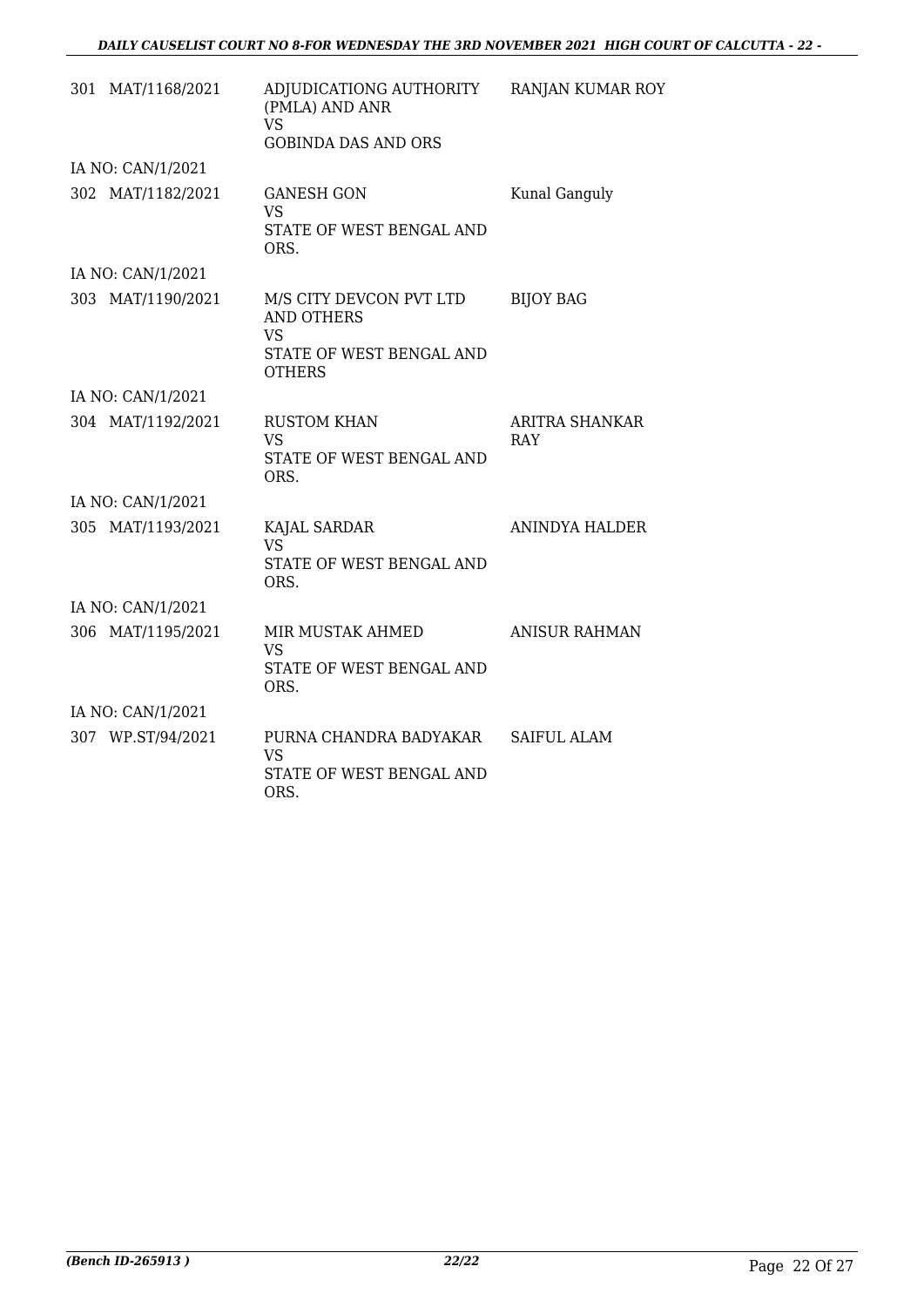

## **Appellate Side**

**DAILY CAUSELIST For Wednesday The 3rd November 2021**

**COURT NO. 7 SINGLE BENCH (SB) AT 11:00 AM HON'BLE JUSTICE JAY SENGUPTA [VIA VIDEO CONFERENCE]**

### **[VACATION BENCH]**

#### **CRIMINAL REVISION**

| $\mathbf{1}$   | CRR/1232/2021<br>[Extn. of Interim]<br>Order] | KIRAN DEVI PATWARI<br>VS<br>STATE OF WEST BENGAL<br>AND ANR.                                                   | <b>SATADRU LAHIRI</b>                |
|----------------|-----------------------------------------------|----------------------------------------------------------------------------------------------------------------|--------------------------------------|
|                | IA NO: CRAN/1/2021                            |                                                                                                                |                                      |
| $\mathfrak{D}$ | CRR/2229/2021                                 | JAKIR GAZI AND ANOTHER<br><b>VS</b><br>STATE OF WEST BENGAL                                                    | <b>SUMANTA</b><br><b>CHAKRABORTY</b> |
|                |                                               | <b>WRIT MATTERS</b>                                                                                            |                                      |
| 3              | WPA/17398/2021                                | PRANAB KUMAR DAN AND<br><b>ANR</b><br><b>VS</b><br>KOLKATA MUNICIPAL<br><b>CORPORATION AND</b>                 | <b>RAJIV VERMA</b>                   |
| 4              | WPA/17399/2021                                | <b>OTHERS</b><br>PRATIM KUMAR DAW<br><b>VS</b><br>KOLKATA MUNICIPAL<br><b>CORPORATION AND</b><br><b>OTHERS</b> | SONI OJHA                            |
| 5              | WPA/17400/2021                                | HIMANGSHU MANNA @<br><b>HIMANGSHU SEKHAR</b><br><b>MANNA</b><br><b>VS</b><br>STATE OF WEST BENGAL<br>AND ORS.  | <b>AISHWARYA BAZAZ</b>               |
| 6              | WPA/17433/2021                                | KAJAL KUMAR KUNDU<br><b>VS</b><br>STATE OF WEST BENGAL<br>AND ORS.                                             | ASIS<br><b>BHATTACHARYYA</b>         |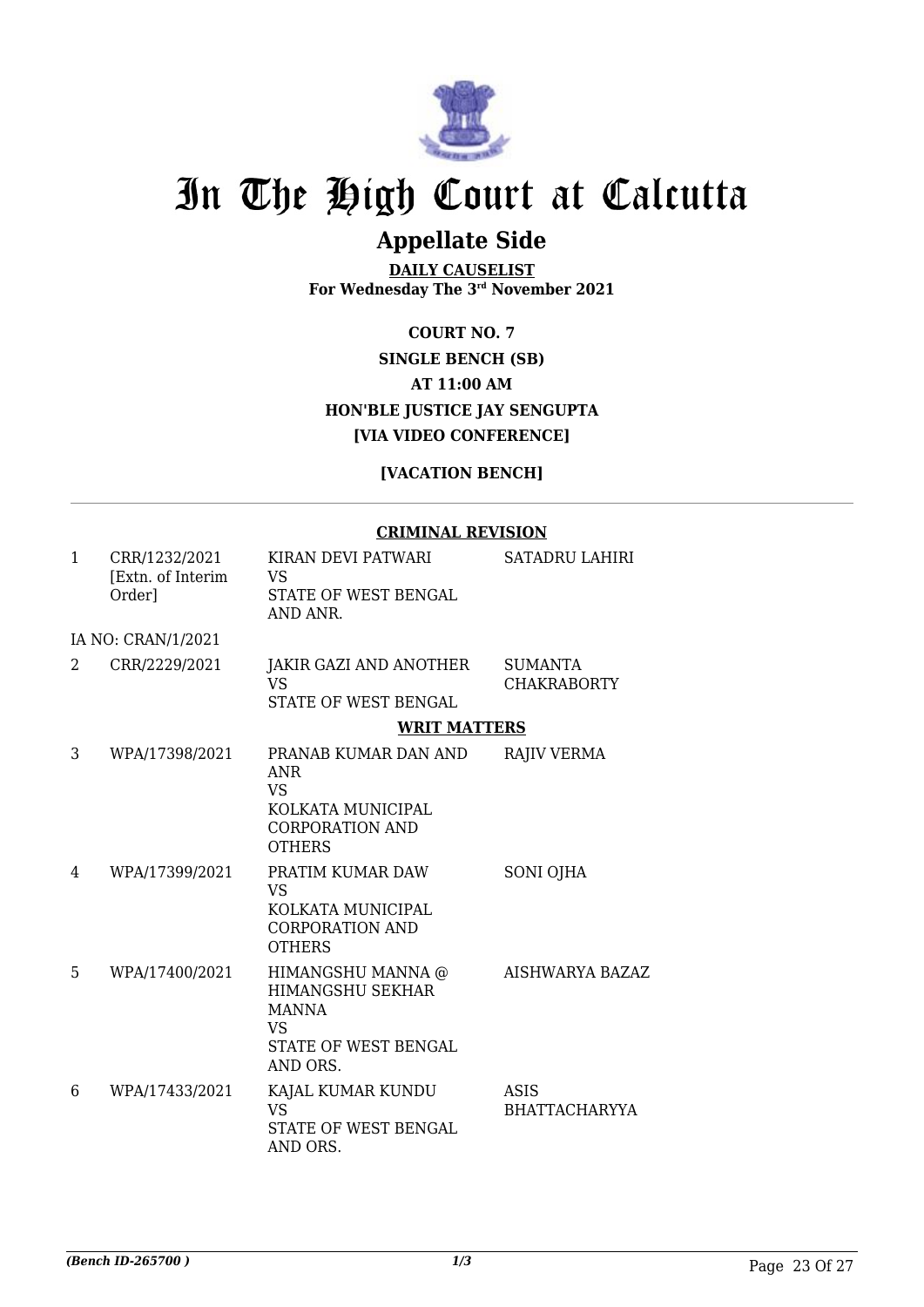| 7  | WPA/17440/2021 | <b>MITHU BALA</b><br><b>VS</b><br>STATE OF WEST BENGAL<br>AND ORS.                                   | <b>ASOK BANERJEE</b>                |
|----|----------------|------------------------------------------------------------------------------------------------------|-------------------------------------|
| 8  | WPA/17441/2021 | RAMDEO YADAV<br><b>VS</b><br>STATE OF WEST BENGAL<br>AND ORS.                                        | RANANEESH GUHA<br><b>THAKURTA</b>   |
| 9  | WPA/17442/2021 | RAJENDRA YADAV<br><b>VS</b><br>STATE OF WEST BENGAL<br>AND ORS.                                      | RANANEESH GUHA<br><b>THAKURTA</b>   |
| 10 | WPA/17449/2021 | SAHADEV MALLICK AND<br><b>ORS</b><br><b>VS</b><br>STATE OF WEST BENGAL<br>AND ORS.                   | RITOPRIYA GHOSH                     |
| 11 | WPA/17460/2021 | <b>DEBAISHS GHOSH</b><br><b>VS</b><br><b>STATE OF WEST BENGAL</b><br>AND ORS.                        | <b>DHIRAJ KUMAR</b><br><b>GUPTA</b> |
| 12 | WPA/17463/2021 | AYASHA JULEKHA MONDAL<br><b>VS</b><br>STATE OF WEST BENGAL<br>AND ORS.                               | <b>SANI HOSSAIN</b>                 |
| 13 | WPA/17464/2021 | <b>GITA SAHA</b><br><b>VS</b><br>STATE OF WEST BENGAL<br>AND ORS.                                    | <b>SAYAN RAY</b>                    |
| 14 | WPA/17465/2021 | MOUSUMI JADAB<br><b>VS</b><br>STATE OF WEST BENGAL<br>AND ORS.                                       | KAMALESH CH. SAHA                   |
| 15 | WPA/17466/2021 | KANISHK SINHA AND ANR<br><b>VS</b><br>STATE OF WEST BENGAL<br>AND ORS.                               | KANISHK SINHA                       |
| 16 | WPA/17472/2021 | <b>RAHUL KUMAR</b><br><b>CHOUDHARY AND</b><br><b>ANOTHER</b><br><b>VS</b><br>UNION OF INDIA AND ORS. | SIDDHARTHA PAUL                     |
| 17 | WPA/17477/2021 | SUDIPTA JANA<br><b>VS</b><br>STATE OF WEST BENGAL<br>AND ORS.                                        | DEBANIK BANERJEE                    |
| 18 | WPA/17481/2021 | BAIDYANATH MONDAL<br><b>VS</b><br>STATE OF WEST BENGAL<br>AND ORS.                                   | <b>AKASHDEEP</b><br>MUKHERJEE       |
| 19 | WPA/17482/2021 | RUPALI BEGUM<br><b>VS</b><br>STATE OF WEST BENGAL<br>AND ORS.                                        | HILLOL SAHA<br><b>PODDAR</b>        |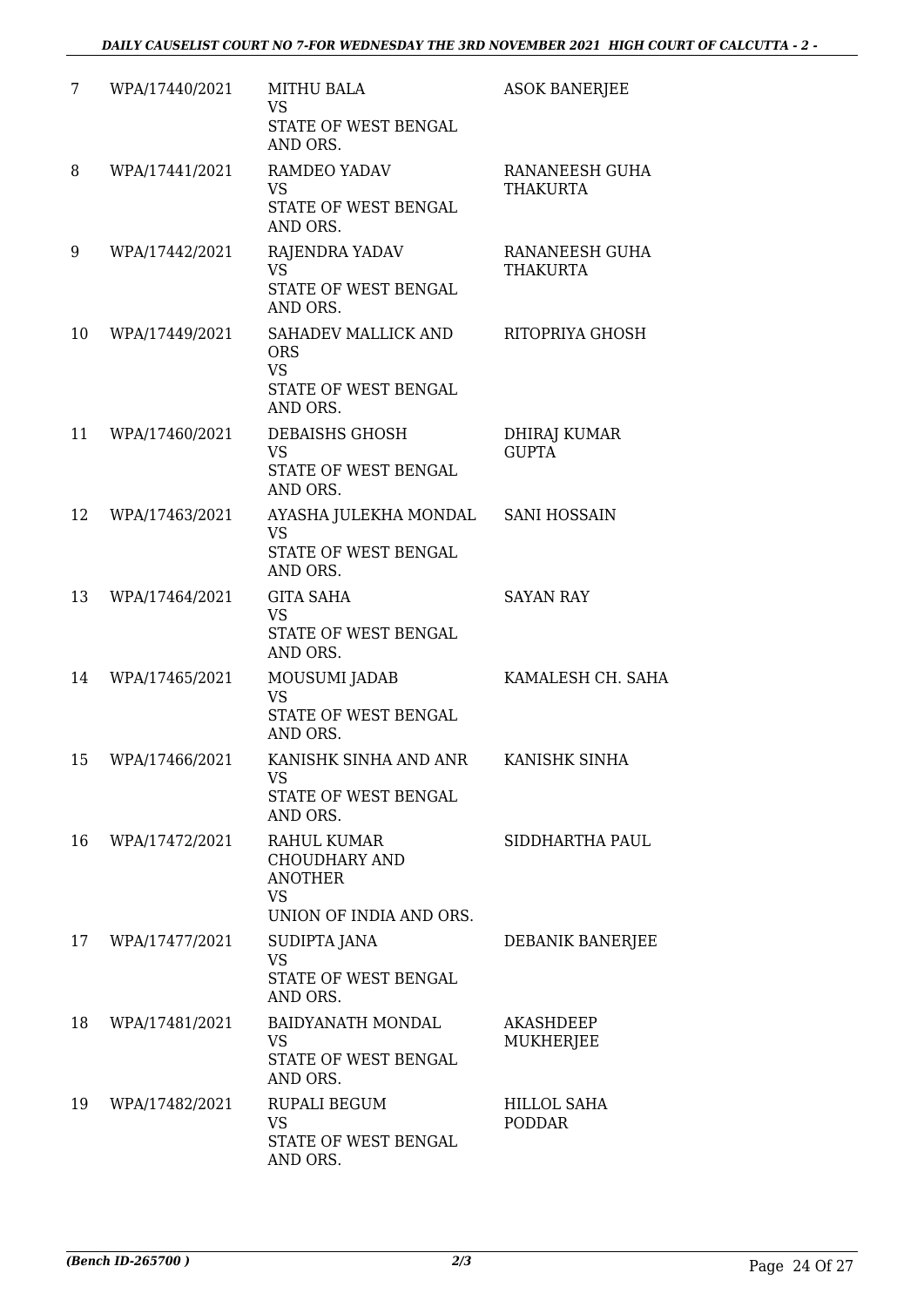| 20 | WPA/17487/2021                                                | <b>SARBANI</b><br><b>BANDHOPADHAYAY</b><br><b>VS</b><br><b>STATE OF WEST BENGAL</b><br>AND ORS.                     | <b>AMTITA DE</b>                   |
|----|---------------------------------------------------------------|---------------------------------------------------------------------------------------------------------------------|------------------------------------|
| 21 | WPA/17489/2021                                                | SHIPRA BISWAS<br><b>VS</b><br><b>STATE OF WEST BENGAL</b><br>AND ORS.                                               | <b>SUKANTA GHOSH</b>               |
| 22 | WPA/17490/2021                                                | PRAGYA CHOWDHURY<br><b>VS</b><br>STATE OF WEST BENGAL<br>AND ORS.                                                   | NITAI CHANDRA<br><b>SAHA</b>       |
| 23 | WPA/17492/2021                                                | ADITYA BIRLA FINANCE<br>LIMITED AND ANOTHER<br><b>VS</b><br>STATE OF WEST BENGAL<br>AND ORS.                        | <b>SOUMAVA</b><br><b>MUKHERJEE</b> |
|    |                                                               | <b>CIVIL REVISION</b>                                                                                               |                                    |
| 24 | CO/1553/2020<br><b>[EXTENSION OF</b><br><b>INTERIM ORDER]</b> | VALVOLINE CUMMINS PVT<br><b>LTD</b><br><b>VS</b><br><b>M/S ROADWINGS</b><br><b>INTERNATIONAL PVT LTD</b><br>AND ANR | <b>SHREYA SINGH</b>                |
| 25 | CO/1891/2021                                                  | HIMANGSHU MONDAL<br><b>VS</b><br>SACHIRANI MONDAL                                                                   | <b>SHILADITYA BARMA</b>            |
| 26 | CO/1892/2021                                                  | DEBASMITA CHAKRABORTY<br><b>VS</b><br>SANTANU CHAKRABORTY                                                           | RITOPRITA GHOSH                    |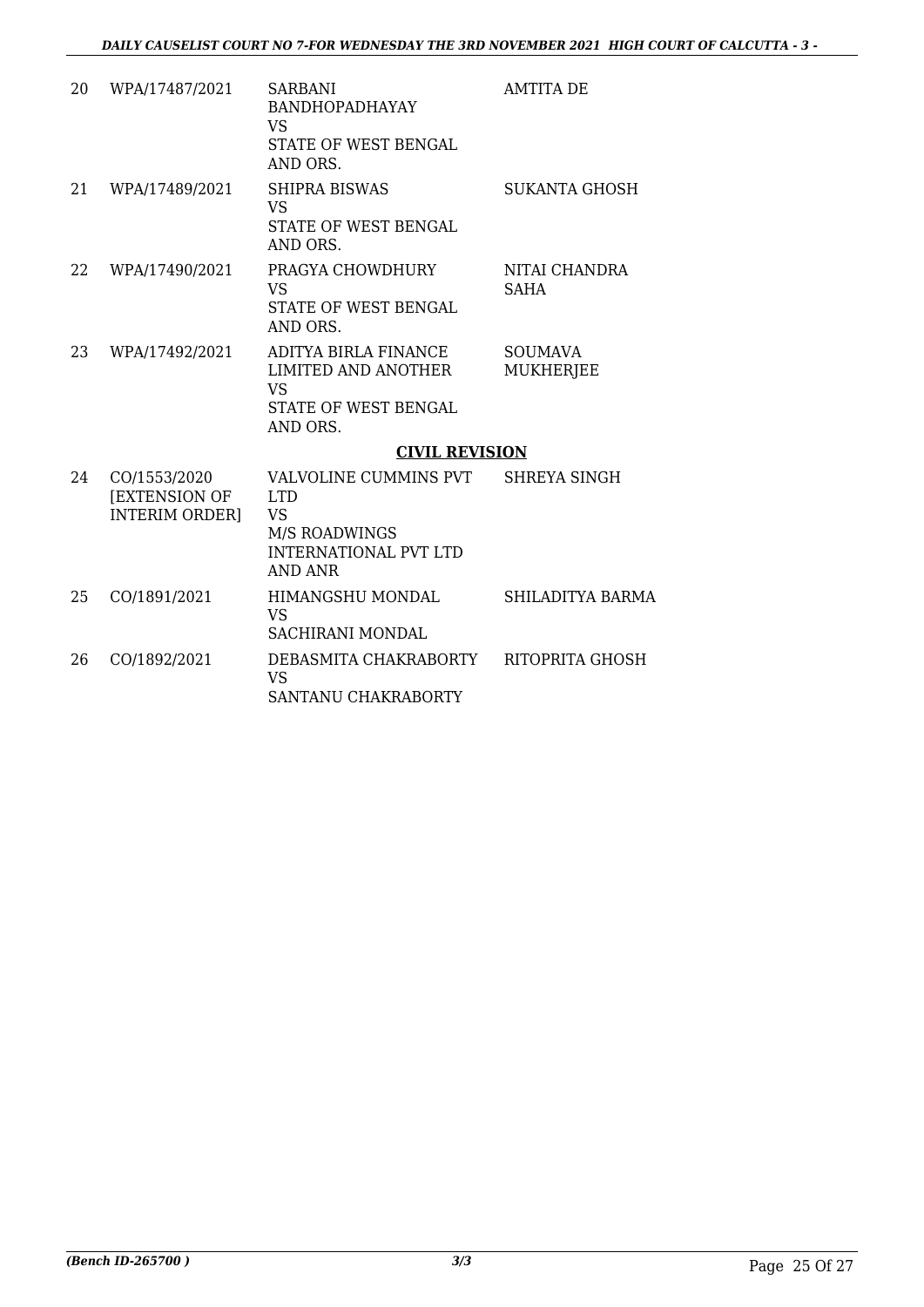

## **Appellate Side**

**DAILY CAUSELIST For Wednesday The 3rd November 2021**

**COURT NO. 6 SINGLE BENCH (SB) AT 11:00 AM HON'BLE JUSTICE MD. NIZAMUDDIN ( VIA VIDEO CONFERENCE )**

#### **( VACATION BANCH )**

#### **MOTION**

| 1 | WPA/16415/2021 | M/S CIGFIL RETAIL PVT LTD<br>VS<br>UNION OF INDIA AND ORS.                                          | POOJA SAHA                           |
|---|----------------|-----------------------------------------------------------------------------------------------------|--------------------------------------|
| 2 | WPA/16607/2021 | <b>BISWAJIT BANERJEE</b><br><b>VS</b><br>STATE OF WEST BENGAL<br>AND ORS.                           | MAHABOOB AHMED                       |
| 3 | WPA/17378/2021 | DIPSHIKHA MIDYA<br>VS<br>STATE OF WEST BENGAL<br>AND ORS.                                           | SASWATA SARKAR                       |
| 4 | WPA/17446/2021 | <b>HERONMOY DAS</b><br><b>VS</b><br>THE KOLKATA<br><b>MUNICIPALCORPORATION</b><br><b>AND OTHERS</b> | <b>AMRITA DE</b>                     |
| 5 | WPA/17451/2021 | M/S SAUMYA AGROTECH<br><b>PVT LTD</b><br><b>VS</b><br>UNION OF INDIA AND ORS.                       | <b>SUSMITA</b><br><b>CHATTERJEE</b>  |
| 6 | WPA/17454/2021 | SAJJAN AGARWAL<br><b>VS</b><br>UNION OF INDIA AND ANR.                                              | <b>PROTYUSH</b><br><b>CHATTERJEE</b> |
| 7 | WPA/17458/2021 | D.A ENTERPRISE AND ANR.<br><b>VS</b><br>THE BARANAGAR<br>MUNICIPALITY AND ORS.                      | DEBABRATA ROY                        |